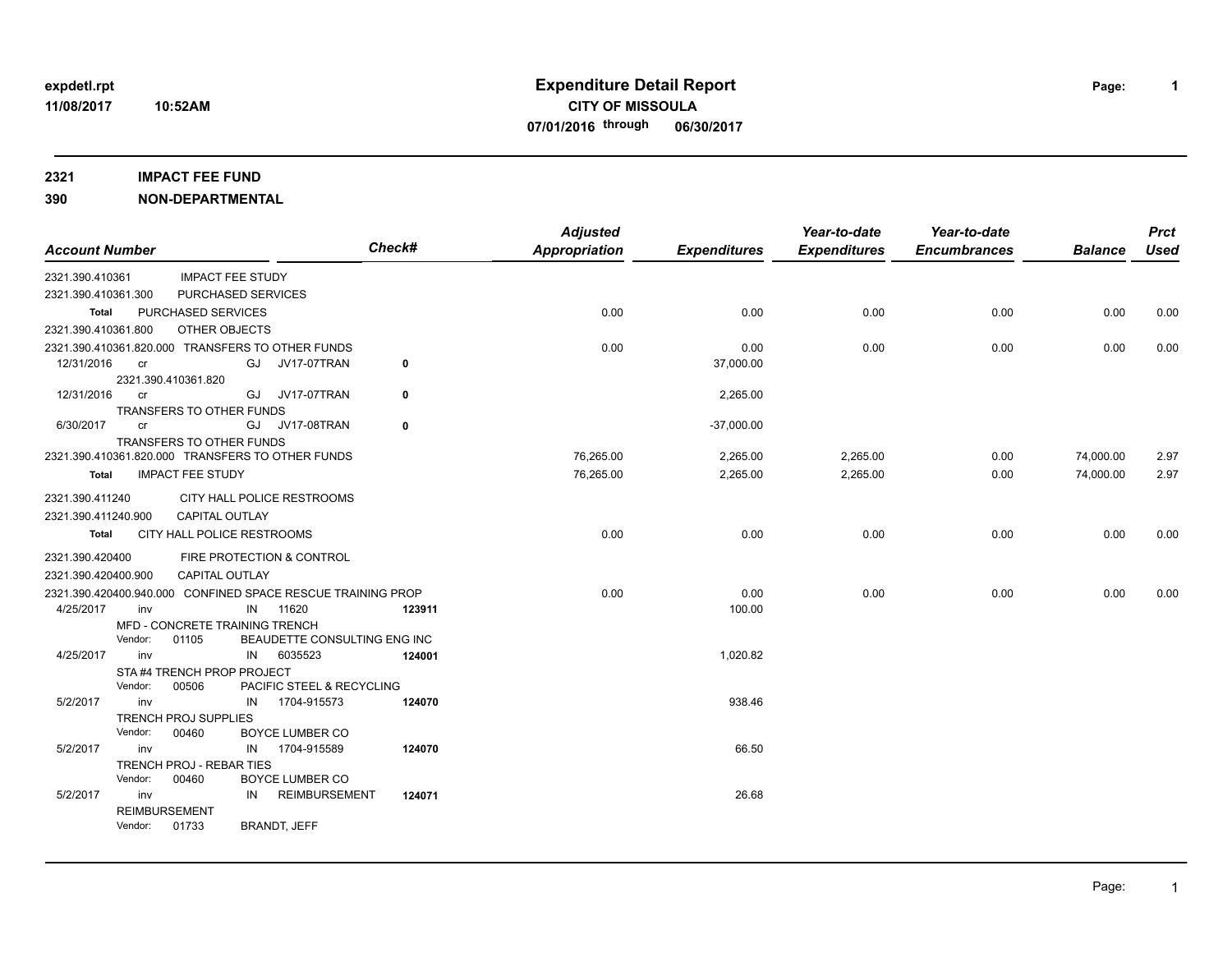### **2321 IMPACT FEE FUND**

| <b>Account Number</b> |                     |                                 |    |                                                             | Check# | <b>Adjusted</b><br>Appropriation | <b>Expenditures</b> | Year-to-date<br><b>Expenditures</b> | Year-to-date<br><b>Encumbrances</b> | <b>Balance</b> | <b>Prct</b><br><b>Used</b> |
|-----------------------|---------------------|---------------------------------|----|-------------------------------------------------------------|--------|----------------------------------|---------------------|-------------------------------------|-------------------------------------|----------------|----------------------------|
|                       |                     |                                 |    | 2321.390.420400.940.000 CONFINED SPACE RESCUE TRAINING PROP |        | (Continued)                      |                     |                                     |                                     |                |                            |
| 5/9/2017              | inv                 |                                 | IN | 6-736020                                                    | 124308 |                                  | 292.02              |                                     |                                     |                |                            |
|                       |                     | <b>BOBCAT SKID STEER</b>        |    |                                                             |        |                                  |                     |                                     |                                     |                |                            |
|                       | Vendor:             | 12175                           |    | <b>MIDWAY RENTAL</b>                                        |        |                                  |                     |                                     |                                     |                |                            |
| 5/9/2017              | inv                 |                                 | IN | 6-741817                                                    | 124308 |                                  | 612.00              |                                     |                                     |                |                            |
|                       |                     | EXCAVATOR, JOHN DEER            |    |                                                             |        |                                  |                     |                                     |                                     |                |                            |
|                       | Vendor:             | 12175                           |    | <b>MIDWAY RENTAL</b>                                        |        |                                  |                     |                                     |                                     |                |                            |
| 5/9/2017              | inv                 |                                 | IN | 740611                                                      | 124304 |                                  | 5.50                |                                     |                                     |                |                            |
|                       |                     | 16 GAUGE TIE WIRE               |    |                                                             |        |                                  |                     |                                     |                                     |                |                            |
|                       | Vendor:             | 00367                           |    | <b>MACON SUPPLY</b>                                         |        |                                  |                     |                                     |                                     |                |                            |
| 5/9/2017              | inv                 |                                 | IN | 740696                                                      | 124304 |                                  | 4.00                |                                     |                                     |                |                            |
|                       |                     | TIE WIRE TWISTER                |    |                                                             |        |                                  |                     |                                     |                                     |                |                            |
|                       | Vendor:             | 00367                           |    | <b>MACON SUPPLY</b>                                         |        |                                  |                     |                                     |                                     |                |                            |
| 5/9/2017              | inv                 |                                 |    | IN 6-740656                                                 | 124308 |                                  | 159.12              |                                     |                                     |                |                            |
|                       |                     | LEVEL, LASER HILTI W/VISIBLE B  |    |                                                             |        |                                  |                     |                                     |                                     |                |                            |
|                       | Vendor:             | 12175                           |    | <b>MIDWAY RENTAL</b>                                        |        |                                  |                     |                                     |                                     |                |                            |
| 5/9/2017              | inv                 |                                 |    | IN REIMBURSE                                                | 124236 |                                  | 49.90               |                                     |                                     |                |                            |
|                       |                     | REIMBURSE SUPPLIES, REBAR TIES  |    |                                                             |        |                                  |                     |                                     |                                     |                |                            |
|                       | Vendor:             | 01733                           |    | <b>BRANDT, JEFF</b>                                         |        |                                  |                     |                                     |                                     |                |                            |
| 5/9/2017              | inv                 |                                 |    | IN 47838                                                    | 124288 |                                  | 915.00              |                                     |                                     |                |                            |
|                       |                     | 1000 GALLON CONCRET TANK W HOL  |    |                                                             |        |                                  |                     |                                     |                                     |                |                            |
|                       | Vendor:             | 00122                           |    | HUNTON PRE CAST CONCRETE                                    |        |                                  |                     |                                     |                                     |                |                            |
| 5/9/2017              | inv                 |                                 |    | IN 183847                                                   | 124247 |                                  | 214.00              |                                     |                                     |                |                            |
|                       |                     | PERMITS - TRENCH CONFERENCE SPA |    |                                                             |        |                                  |                     |                                     |                                     |                |                            |
|                       | Vendor:             | 00312                           |    | <b>CITY OF MISSOULA</b>                                     |        |                                  |                     |                                     |                                     |                |                            |
| 5/23/2017             | inv                 |                                 | IN | 8907256                                                     | 124698 |                                  | 66.73               |                                     |                                     |                |                            |
|                       |                     | PLUMBING/IRRIGATING SUPPLIES    |    |                                                             |        |                                  |                     |                                     |                                     |                |                            |
|                       | Vendor:             | 00422                           |    | MOUNTAIN SUPPLY COMPANY                                     |        |                                  |                     |                                     |                                     |                |                            |
| 5/23/2017             | inv                 |                                 | IN | 6060494                                                     | 124719 |                                  | 239.96              |                                     |                                     |                |                            |
|                       | <b>SQUARE TUBES</b> |                                 |    |                                                             |        |                                  |                     |                                     |                                     |                |                            |
|                       | Vendor:             | 00506                           |    | PACIFIC STEEL & RECYCLING                                   |        |                                  |                     |                                     |                                     |                |                            |
| 5/23/2017             | inv                 |                                 | IN | 744593                                                      | 124670 |                                  | 30.00               |                                     |                                     |                |                            |
|                       |                     | ADVANTAGE GROUT 50LB            |    |                                                             |        |                                  |                     |                                     |                                     |                |                            |
|                       | Vendor:             | 00367                           |    | <b>MACON SUPPLY</b>                                         |        |                                  |                     |                                     |                                     |                |                            |
| 5/23/2017             | inv                 |                                 | IN | 467088                                                      | 124660 |                                  | 55.00               |                                     |                                     |                |                            |
|                       |                     | <b>CONVEYOR BELT</b>            |    |                                                             |        |                                  |                     |                                     |                                     |                |                            |
|                       | Vendor:             | 00299                           |    | <b>KNIFE RIVER</b>                                          |        |                                  |                     |                                     |                                     |                |                            |
|                       |                     |                                 |    |                                                             |        |                                  |                     |                                     |                                     |                |                            |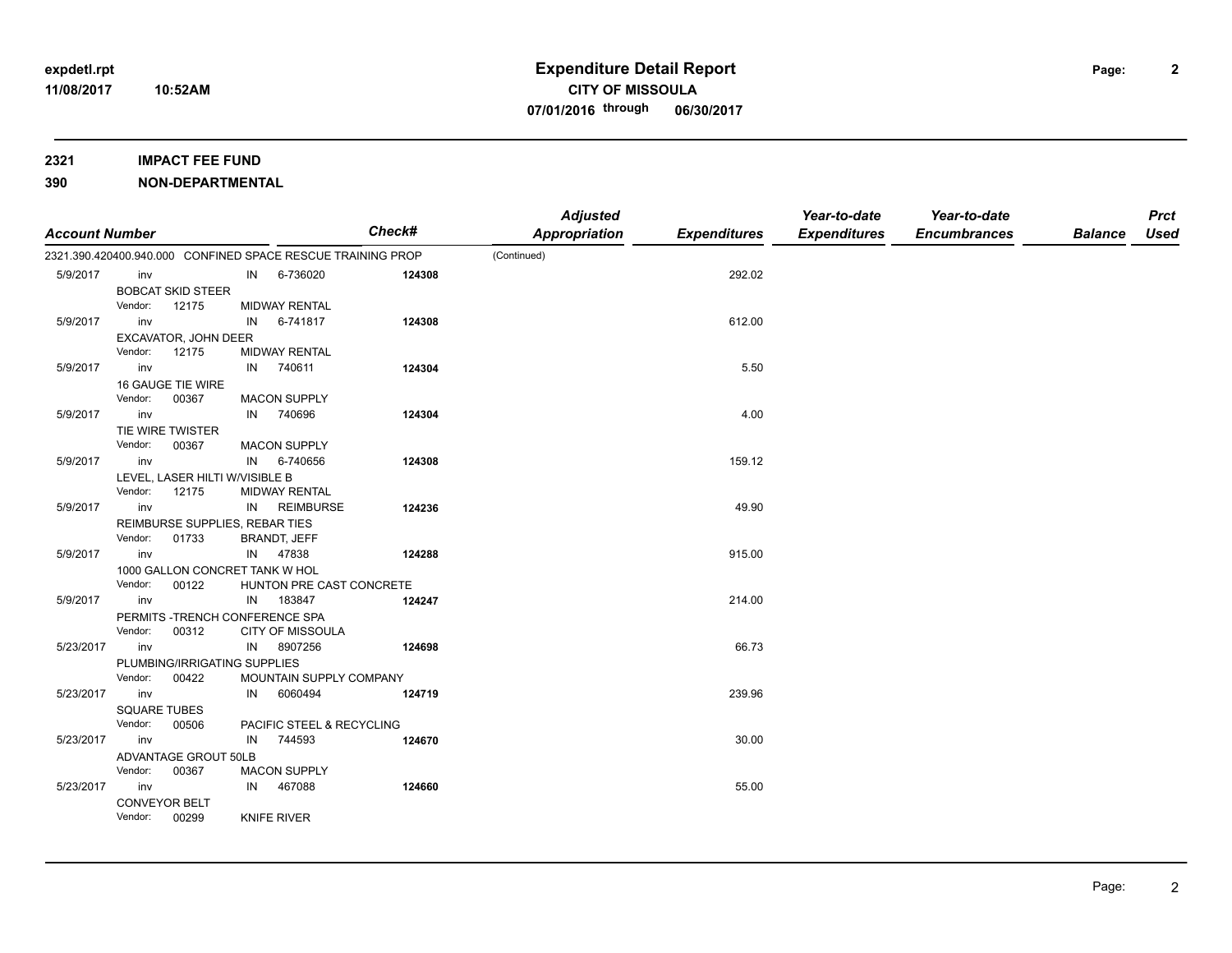### **2321 IMPACT FEE FUND**

| <b>Account Number</b> |                 |                                |    |                                                             | <b>Check#</b> | <b>Adjusted</b><br><b>Appropriation</b> | <b>Expenditures</b> | Year-to-date<br><b>Expenditures</b> | Year-to-date<br><b>Encumbrances</b> | <b>Balance</b> | <b>Prct</b><br><b>Used</b> |
|-----------------------|-----------------|--------------------------------|----|-------------------------------------------------------------|---------------|-----------------------------------------|---------------------|-------------------------------------|-------------------------------------|----------------|----------------------------|
|                       |                 |                                |    | 2321.390.420400.940.000 CONFINED SPACE RESCUE TRAINING PROP |               | (Continued)                             |                     |                                     |                                     |                |                            |
| 5/23/2017             | inv             |                                | IN | 467089                                                      | 124660        |                                         | 437.00              |                                     |                                     |                |                            |
|                       |                 | <b>5 SACK CONCRETE</b>         |    |                                                             |               |                                         |                     |                                     |                                     |                |                            |
|                       | Vendor:         | 00299                          |    | <b>KNIFE RIVER</b>                                          |               |                                         |                     |                                     |                                     |                |                            |
| 5/23/2017             | inv             |                                | IN | 582                                                         | 124652        |                                         | 1,480.00            |                                     |                                     |                |                            |
|                       |                 | SYMONS CONCRETE FORM RENTAL-FL |    |                                                             |               |                                         |                     |                                     |                                     |                |                            |
|                       | Vendor:         | 15409                          |    | <b>INTERMOUNTAIN FORM RENTAL LLC</b>                        |               |                                         |                     |                                     |                                     |                |                            |
| 5/23/2017             | inv             |                                | IN | 6-740661                                                    | 124676        |                                         | 30.60               |                                     |                                     |                |                            |
|                       |                 | <b>CONCRETE VIBRATOR</b>       |    |                                                             |               |                                         |                     |                                     |                                     |                |                            |
|                       | Vendor:         | 12175                          |    | MIDWAY RENTAL                                               |               |                                         |                     |                                     |                                     |                |                            |
| 5/23/2017             | inv             |                                | IN | 468517                                                      | 124660        |                                         | 269.28              |                                     |                                     |                |                            |
|                       |                 | DILEVERY OF CRUSHED ROCK AND C |    |                                                             |               |                                         |                     |                                     |                                     |                |                            |
|                       | Vendor:         | 00299                          |    | <b>KNIFE RIVER</b>                                          |               |                                         |                     |                                     |                                     |                |                            |
| 5/23/2017             | inv             |                                | IN | 468520                                                      | 124660        |                                         | 197.74              |                                     |                                     |                |                            |
|                       |                 | <b>DELIVERY ROCK</b>           |    |                                                             |               |                                         |                     |                                     |                                     |                |                            |
|                       | Vendor:         | 00299                          |    | <b>KNIFE RIVER</b>                                          |               |                                         |                     |                                     |                                     |                |                            |
| 5/23/2017             | inv             |                                | IN | 6-747302                                                    | 124676        |                                         | 270.30              |                                     |                                     |                |                            |
|                       | <b>FORKLIFT</b> |                                |    |                                                             |               |                                         |                     |                                     |                                     |                |                            |
|                       | Vendor:         | 12175                          |    | <b>MIDWAY RENTAL</b>                                        |               |                                         |                     |                                     |                                     |                |                            |
| 5/30/2017             | inv             |                                | IN | 8910067                                                     | 124880        |                                         | 114.59              |                                     |                                     |                |                            |
|                       |                 | PLUMBING/IRRIGATING SUPPLIES   |    |                                                             |               |                                         |                     |                                     |                                     |                |                            |
|                       | Vendor:         | 00422                          |    | MOUNTAIN SUPPLY COMPANY                                     |               |                                         |                     |                                     |                                     |                |                            |
| 5/30/2017             | inv             |                                | IN | 8910354                                                     | 124880        |                                         | 60.44               |                                     |                                     |                |                            |
|                       |                 | PLUMBING/IRRIGATING SUPPLIES   |    |                                                             |               |                                         |                     |                                     |                                     |                |                            |
|                       | Vendor:         | 00422                          |    | MOUNTAIN SUPPLY COMPANY                                     |               |                                         |                     |                                     |                                     |                |                            |
| 5/30/2017             | inv             |                                | IN | 8910362                                                     | 124880        |                                         | 14.05               |                                     |                                     |                |                            |
|                       |                 | PLUMBING/IRRIGATING SUPPLIES   |    |                                                             |               |                                         |                     |                                     |                                     |                |                            |
|                       | Vendor:         | 00422                          |    | MOUNTAIN SUPPLY COMPANY                                     |               |                                         |                     |                                     |                                     |                |                            |
| 5/30/2017             | inv             |                                | IN | PETTY CASH REIMB                                            | 124820        |                                         | 261.60              |                                     |                                     |                |                            |
|                       |                 | PETTY CASH REIMBURSE FIRE DEPT |    |                                                             |               |                                         |                     |                                     |                                     |                |                            |
|                       | Vendor:         | 00312                          |    | <b>CITY OF MISSOULA</b>                                     |               |                                         |                     |                                     |                                     |                |                            |
| 6/6/2017              | inv             |                                | IN | 8910711                                                     | 125033        |                                         | 0.81                |                                     |                                     |                |                            |
|                       |                 | PLUMBING/IRRIGATING SUPPLIES   |    |                                                             |               |                                         |                     |                                     |                                     |                |                            |
|                       | Vendor:         | 00422                          |    | MOUNTAIN SUPPLY COMPANY                                     |               |                                         |                     |                                     |                                     |                |                            |
| 6/6/2017              | inv             |                                | IN | <b>REIMBURSEMENT</b>                                        | 125054        |                                         | 20.00               |                                     |                                     |                |                            |
|                       |                 | COMPOST FEES AND MIDWAY RENTAL |    |                                                             |               |                                         |                     |                                     |                                     |                |                            |
|                       | Vendor:         | 12272                          |    | PITMAN, STEVEN                                              |               |                                         |                     |                                     |                                     |                |                            |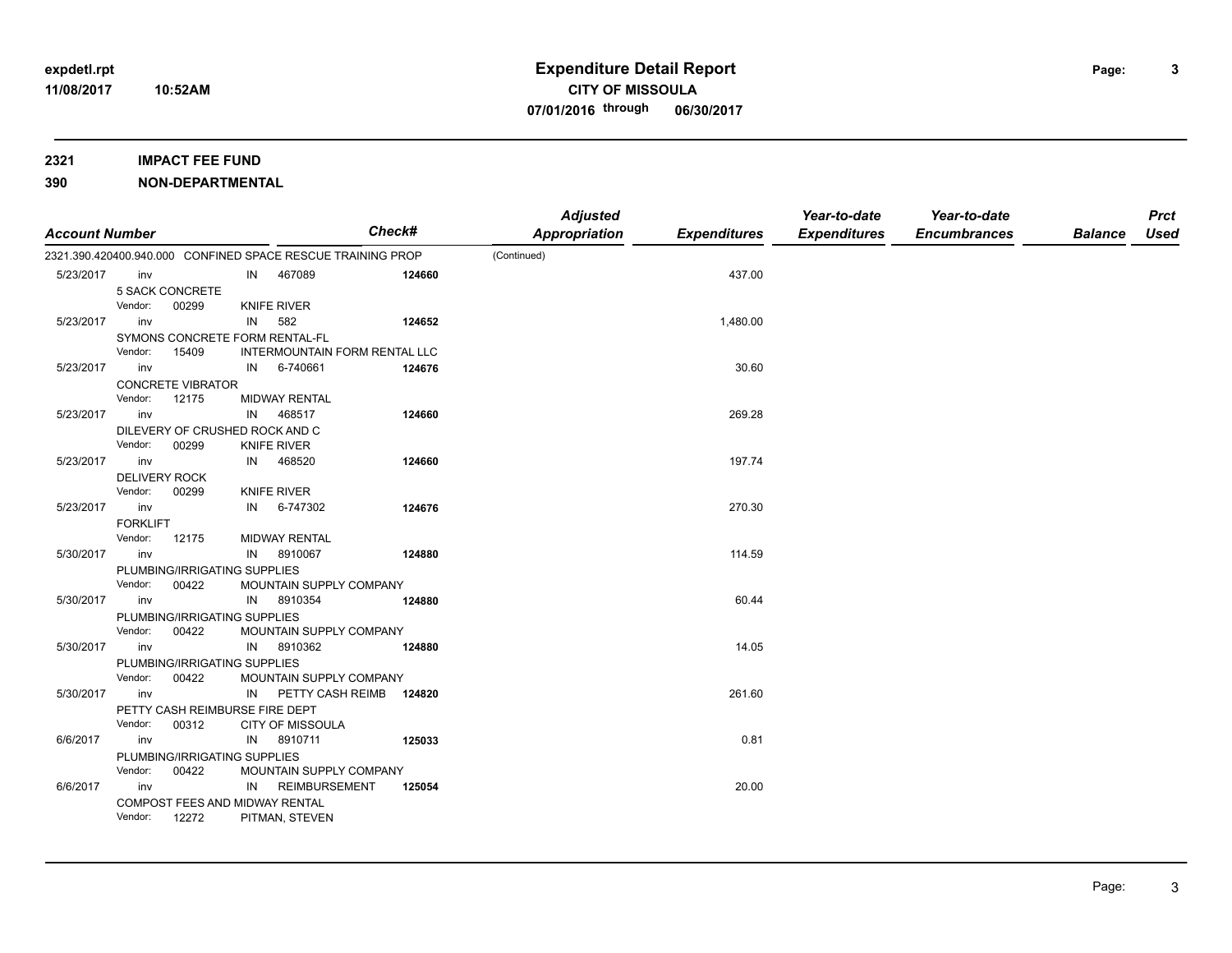### **2321 IMPACT FEE FUND**

## **390 NON-DEPARTMENTAL**

| <b>Account Number</b> |                |                                        |                |                                                             | <b>Check#</b>                | <b>Adjusted</b><br><b>Appropriation</b> | <b>Expenditures</b> | Year-to-date<br><b>Expenditures</b> | Year-to-date<br><b>Encumbrances</b> | <b>Balance</b> | <b>Prct</b><br><b>Used</b> |
|-----------------------|----------------|----------------------------------------|----------------|-------------------------------------------------------------|------------------------------|-----------------------------------------|---------------------|-------------------------------------|-------------------------------------|----------------|----------------------------|
|                       |                |                                        |                | 2321.390.420400.940.000 CONFINED SPACE RESCUE TRAINING PROP |                              | (Continued)                             |                     |                                     |                                     |                |                            |
| 6/6/2017              | inv            |                                        |                | IN 747584                                                   | 125017                       |                                         | 36.00               |                                     |                                     |                |                            |
|                       |                | ADVANTAGE GROUT, SIKAFLEX 1AA          |                |                                                             |                              |                                         |                     |                                     |                                     |                |                            |
|                       | Vendor:        | 00367                                  |                | <b>MACON SUPPLY</b>                                         |                              |                                         |                     |                                     |                                     |                |                            |
| 6/13/2017             | inv            |                                        | IN             | 060117                                                      | 125101                       |                                         | 1,244.23            |                                     |                                     |                |                            |
|                       |                | POST, RAIL, BRACE BANDS, TENSI         |                |                                                             |                              |                                         |                     |                                     |                                     |                |                            |
|                       | Vendor:        | 00207                                  |                | <b>ALKO SUPPLY</b>                                          |                              |                                         |                     |                                     |                                     |                |                            |
| 6/20/2017             | inv            |                                        | IN             | 6-742777                                                    | 125400                       |                                         | 102.00              |                                     |                                     |                |                            |
|                       | <b>BACKHOE</b> |                                        |                |                                                             |                              |                                         |                     |                                     |                                     |                |                            |
|                       | Vendor:        | 12175                                  |                | <b>MIDWAY RENTAL</b>                                        |                              |                                         |                     |                                     |                                     |                |                            |
| 6/20/2017             | inv            |                                        | IN             | 6-744144                                                    | 125400                       |                                         | 81.60               |                                     |                                     |                |                            |
|                       | Vendor:        | <b>SKID STEER BOBCAT</b><br>12175      |                | <b>MIDWAY RENTAL</b>                                        |                              |                                         |                     |                                     |                                     |                |                            |
| 6/20/2017             | inv            |                                        | IN             | 04795957                                                    | 125312                       |                                         | 34.75               |                                     |                                     |                |                            |
|                       |                | ELECTRODE BOX UNIT OF MEASURE          |                |                                                             |                              |                                         |                     |                                     |                                     |                |                            |
|                       | Vendor:        | 09667                                  |                | AMERICAN WELDING & GAS                                      |                              |                                         |                     |                                     |                                     |                |                            |
| 6/20/2017             | inv            |                                        | IN             | 747960                                                      | 125393                       |                                         | 36.00               |                                     |                                     |                |                            |
|                       |                | <b>ALUMINUM GRAY</b>                   |                |                                                             |                              |                                         |                     |                                     |                                     |                |                            |
|                       | Vendor:        | 00367                                  |                | MACON SUPPLY                                                |                              |                                         |                     |                                     |                                     |                |                            |
| 6/20/2017             | inv            |                                        | IN             | 8913887                                                     | 125416                       |                                         | 2.92                |                                     |                                     |                |                            |
|                       |                | PLUMBING/IRRIGATING SUPPLIES           |                |                                                             |                              |                                         |                     |                                     |                                     |                |                            |
|                       | Vendor:        | 00422                                  |                | MOUNTAIN SUPPLY COMPANY                                     |                              |                                         |                     |                                     |                                     |                |                            |
| 6/20/2017             | inv            |                                        | IN             | 12166                                                       | 125317                       |                                         | 50.00               |                                     |                                     |                |                            |
|                       |                | ST4 TRENCH PROJECT                     |                |                                                             |                              |                                         |                     |                                     |                                     |                |                            |
|                       | Vendor:        | 01105                                  |                |                                                             | BEAUDETTE CONSULTING ENG INC |                                         |                     |                                     |                                     |                |                            |
| 6/20/2017             | inv            |                                        | IN             | 6-754081                                                    | 125400                       |                                         | 586.50              |                                     |                                     |                |                            |
|                       |                | SKID STEER BOBCAT                      |                |                                                             |                              |                                         |                     |                                     |                                     |                |                            |
|                       | Vendor:        | 12175                                  |                | MIDWAY RENTAL                                               |                              |                                         |                     |                                     |                                     |                |                            |
| 6/20/2017             | inv            |                                        | IN             | 6083996                                                     | 125440                       |                                         | 130.92              |                                     |                                     |                |                            |
|                       | HR STRIP 20'   |                                        |                |                                                             |                              |                                         |                     |                                     |                                     |                |                            |
|                       | Vendor:        | 00506                                  |                | PACIFIC STEEL & RECYCLING                                   |                              |                                         |                     |                                     |                                     |                |                            |
| 6/20/2017             | inv            |                                        | IN             | 8914717                                                     | 125416                       |                                         | 11.47               |                                     |                                     |                |                            |
|                       | Vendor:        | PLUMBING/IRRIGATING SUPPLIES<br>00422  |                | MOUNTAIN SUPPLY COMPANY                                     |                              |                                         |                     |                                     |                                     |                |                            |
| 6/22/2017             | inv            |                                        |                | IN MAY VISA 30 & 31                                         |                              |                                         | 320.00              |                                     |                                     |                |                            |
|                       |                |                                        |                |                                                             | 622173031                    |                                         |                     |                                     |                                     |                |                            |
|                       | Vendor:        | C SHATZ-HD SUPPLY-TRENCH CIP-<br>00816 | <b>US BANK</b> |                                                             |                              |                                         |                     |                                     |                                     |                |                            |

**4**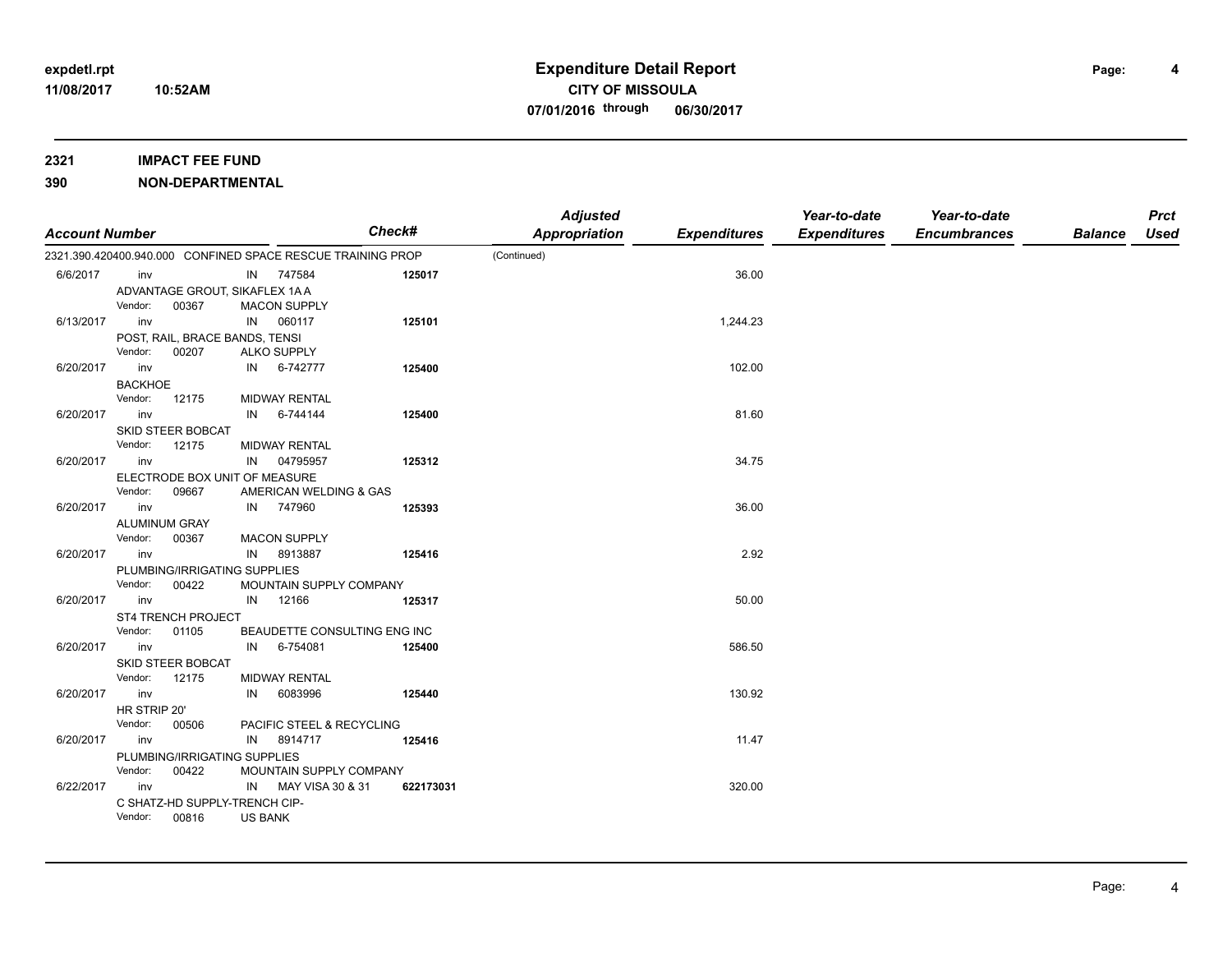## **390 NON-DEPARTMENTAL**

| <b>Account Number</b> |                         |                                 |                |                                                             | Check#  | <b>Adjusted</b><br><b>Appropriation</b> | <b>Expenditures</b> | Year-to-date<br><b>Expenditures</b> | Year-to-date<br><b>Encumbrances</b> | <b>Balance</b> | <b>Prct</b><br><b>Used</b> |
|-----------------------|-------------------------|---------------------------------|----------------|-------------------------------------------------------------|---------|-----------------------------------------|---------------------|-------------------------------------|-------------------------------------|----------------|----------------------------|
|                       |                         |                                 |                | 2321.390.420400.940.000 CONFINED SPACE RESCUE TRAINING PROP |         | (Continued)                             |                     |                                     |                                     |                |                            |
| 6/27/2017             | inv                     |                                 | IN             | 872972                                                      | 125608  |                                         | 71.94               |                                     |                                     |                |                            |
|                       |                         | <b>AUTO PARTS SUPPLIES</b>      |                |                                                             |         |                                         |                     |                                     |                                     |                |                            |
|                       | Vendor:                 | 00393                           |                | MISSOULA MOTOR PARTS CO                                     |         |                                         |                     |                                     |                                     |                |                            |
| 6/27/2017             | inv                     |                                 | IN             | 13951/5                                                     | 125622  |                                         | 8.99                |                                     |                                     |                |                            |
|                       |                         | <b>GOLD MASON LINE</b>          |                |                                                             |         |                                         |                     |                                     |                                     |                |                            |
|                       | Vendor:                 | 10125                           |                | <b>MURDOCHS</b>                                             |         |                                         |                     |                                     |                                     |                |                            |
| 6/27/2017             | inv                     |                                 | IN             | 13952/5                                                     | 125622  |                                         | 18.99               |                                     |                                     |                |                            |
|                       |                         | 5 PK 8" 18 TPI RECIP            |                |                                                             |         |                                         |                     |                                     |                                     |                |                            |
|                       | Vendor:                 | 10125                           |                | <b>MURDOCHS</b>                                             |         |                                         |                     |                                     |                                     |                |                            |
| 6/27/2017             | inv                     |                                 | IN             | 8917882                                                     | 125619  |                                         | 7.85                |                                     |                                     |                |                            |
|                       |                         | PLUMBING/IRRIGATING SUPPLIES    |                |                                                             |         |                                         |                     |                                     |                                     |                |                            |
|                       | Vendor:                 | 00422                           |                | MOUNTAIN SUPPLY COMPANY                                     |         |                                         |                     |                                     |                                     |                |                            |
| 6/27/2017             | inv                     |                                 | IN             | 8918392                                                     | 125619  |                                         | 2.01                |                                     |                                     |                |                            |
|                       |                         | PLUMBING/IRRIGATING SUPPLIES    |                |                                                             |         |                                         |                     |                                     |                                     |                |                            |
|                       | Vendor:                 | 00422                           |                | MOUNTAIN SUPPLY COMPANY                                     |         |                                         |                     |                                     |                                     |                |                            |
| 6/27/2017             | inv                     |                                 | IN             | 8918398                                                     | 125619  |                                         | $-66.03$            |                                     |                                     |                |                            |
|                       |                         | PLUMBING/IRRIGATING SUPPLIES    |                |                                                             |         |                                         |                     |                                     |                                     |                |                            |
|                       | Vendor:                 | 00422                           |                | MOUNTAIN SUPPLY COMPANY                                     |         |                                         |                     |                                     |                                     |                |                            |
| 6/27/2017             | inv                     |                                 | IN             | <b>REIMBURSEMENT</b>                                        | 125637  |                                         | 82.02               |                                     |                                     |                |                            |
|                       |                         | <b>REIMBURSEMENT - SUPPLIES</b> |                |                                                             |         |                                         |                     |                                     |                                     |                |                            |
|                       | Vendor:                 | 12272                           |                | PITMAN, STEVEN                                              |         |                                         |                     |                                     |                                     |                |                            |
| 6/27/2017             | inv                     |                                 | IN             | 6097718                                                     | 125631  |                                         | 18.50               |                                     |                                     |                |                            |
|                       | CF ROUND 20'<br>Vendor: | 00506                           |                |                                                             |         |                                         |                     |                                     |                                     |                |                            |
| 6/30/2017             | inv                     |                                 |                | PACIFIC STEEL & RECYCLING<br>2017-1053                      |         |                                         | 114.00              |                                     |                                     |                |                            |
|                       |                         |                                 | IN             |                                                             | 126097  |                                         |                     |                                     |                                     |                |                            |
|                       | <b>SIGNS</b><br>Vendor: | 00033                           |                | BIG BEAR SIGN CO INC                                        |         |                                         |                     |                                     |                                     |                |                            |
| 6/30/2017             | inv                     |                                 | IN             | 8913794                                                     | 126842  |                                         | 187.40              |                                     |                                     |                |                            |
|                       |                         | PLUMBING/IRRIGATING SUPPLIES    |                |                                                             |         |                                         |                     |                                     |                                     |                |                            |
|                       | Vendor:                 | 00422                           |                | MOUNTAIN SUPPLY COMPANY                                     |         |                                         |                     |                                     |                                     |                |                            |
| 6/30/2017             | inv                     |                                 | IN             | 1704-917854                                                 | 126289  |                                         | 172.85              |                                     |                                     |                |                            |
|                       |                         | <b>TRENCH PROP CIP</b>          |                |                                                             |         |                                         |                     |                                     |                                     |                |                            |
|                       | Vendor:                 | 00460                           |                | BOYCE LUMBER CO                                             |         |                                         |                     |                                     |                                     |                |                            |
| 6/30/2017             | inv                     |                                 | IN             | JUNE VISA 08                                                | 7211708 |                                         | 57.60               |                                     |                                     |                |                            |
|                       |                         | LOWES-CONCRETE - STN 4 TRENCH C |                |                                                             |         |                                         |                     |                                     |                                     |                |                            |
|                       | Vendor:                 | 00816                           | <b>US BANK</b> |                                                             |         |                                         |                     |                                     |                                     |                |                            |

**5**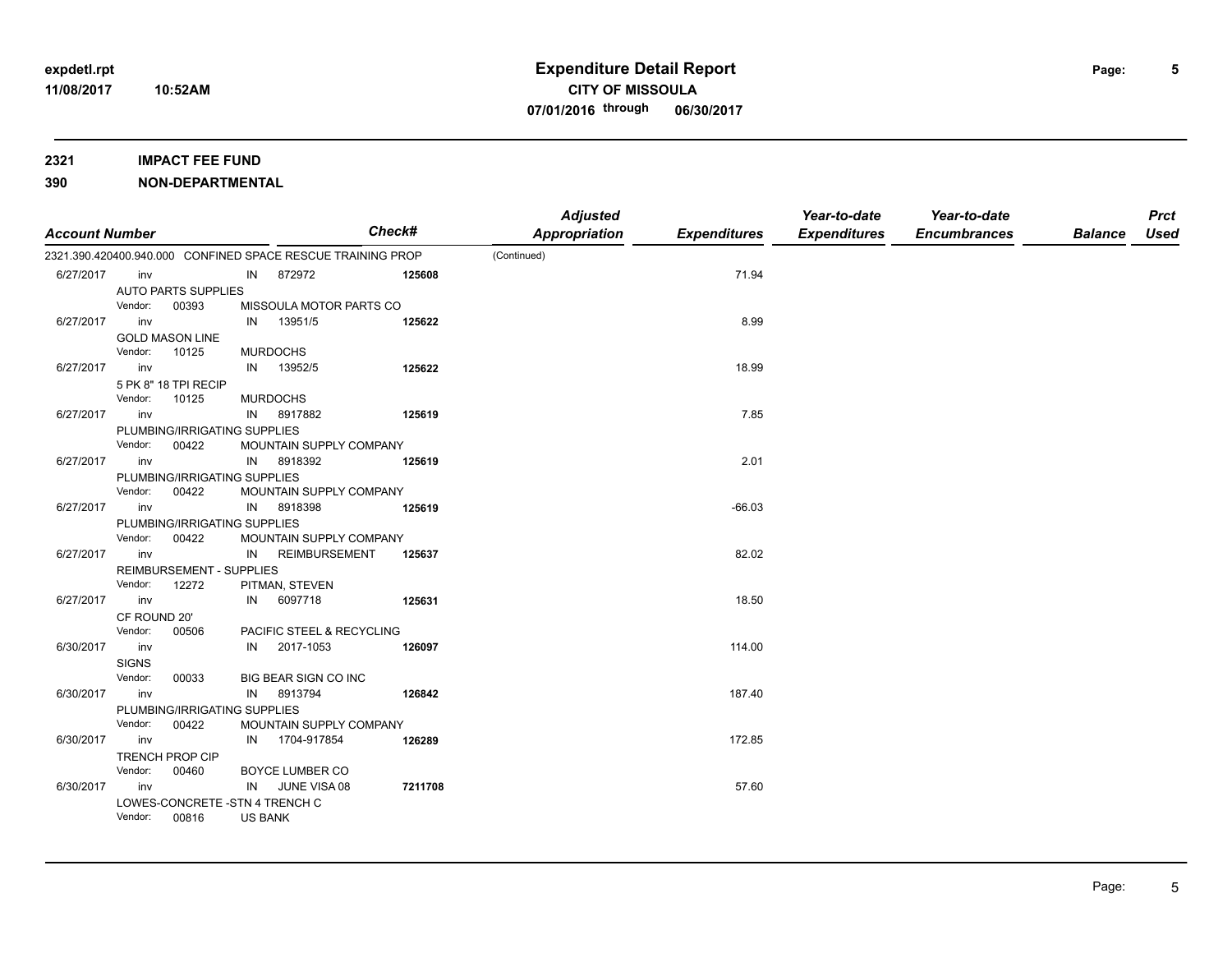| <b>Account Number</b> |               |                                |    |                                                             | Check# | <b>Adjusted</b><br>Appropriation | <b>Expenditures</b> | Year-to-date<br><b>Expenditures</b> | Year-to-date<br><b>Encumbrances</b> | <b>Balance</b> | <b>Prct</b><br><b>Used</b> |
|-----------------------|---------------|--------------------------------|----|-------------------------------------------------------------|--------|----------------------------------|---------------------|-------------------------------------|-------------------------------------|----------------|----------------------------|
|                       |               |                                |    | 2321.390.420400.940.000 CONFINED SPACE RESCUE TRAINING PROP |        | (Continued)                      |                     |                                     |                                     |                |                            |
| 6/30/2017             | inv           |                                | IN | 13971/5                                                     | 125812 |                                  | 0.98                |                                     |                                     |                |                            |
|                       |               | <b>GRAY 1' INSERT X INSERT</b> |    |                                                             |        |                                  |                     |                                     |                                     |                |                            |
|                       | Vendor:       | 10125                          |    | <b>MURDOCHS</b>                                             |        |                                  |                     |                                     |                                     |                |                            |
| 6/30/2017             | inv           |                                | IN | 48078                                                       | 125767 |                                  | 618.00              |                                     |                                     |                |                            |
|                       |               | CAST IRON RING AND GRATE       |    |                                                             |        |                                  |                     |                                     |                                     |                |                            |
|                       | Vendor:       | 00122                          |    | HUNTON PRE CAST CONCRETE                                    |        |                                  |                     |                                     |                                     |                |                            |
| 6/30/2017             | inv           |                                | IN | 751799                                                      | 125785 |                                  | $-12.00$            |                                     |                                     |                |                            |
|                       |               | SIKAFLEX 1A ALUMINUM GRAY RETU |    |                                                             |        |                                  |                     |                                     |                                     |                |                            |
|                       | Vendor:       | 00367                          |    | <b>MACON SUPPLY</b>                                         |        |                                  |                     |                                     |                                     |                |                            |
| 6/30/2017             | inv           |                                | IN | 8921530                                                     | 126190 |                                  | 231.96              |                                     |                                     |                |                            |
|                       |               | PLUMBING/IRRIGATING SUPPLIES   |    |                                                             |        |                                  |                     |                                     |                                     |                |                            |
|                       | Vendor:       | 00422                          |    | MOUNTAIN SUPPLY COMPANY                                     |        |                                  |                     |                                     |                                     |                |                            |
| 6/30/2017             | inv           |                                | IN | 755727                                                      | 126165 |                                  | 123.00              |                                     |                                     |                |                            |
|                       |               | <b>STAKES &amp; TIE WIRE</b>   |    |                                                             |        |                                  |                     |                                     |                                     |                |                            |
|                       | Vendor:       | 00367                          |    | <b>MACON SUPPLY</b>                                         |        |                                  |                     |                                     |                                     |                |                            |
| 6/30/2017             | inv           |                                | IN | 1705-922009                                                 | 126289 |                                  | $-463.20$           |                                     |                                     |                |                            |
|                       |               | TRENCH PROP CIP RETURN         |    |                                                             |        |                                  |                     |                                     |                                     |                |                            |
|                       | Vendor:       | 00460                          |    | <b>BOYCE LUMBER CO</b>                                      |        |                                  |                     |                                     |                                     |                |                            |
| 6/30/2017             | <b>cr</b>     |                                | GJ | JV17-189                                                    | 0      |                                  | $-11,575.95$        |                                     |                                     |                |                            |
|                       |               | RECODE CONFINED SPACE TRAINING |    |                                                             |        |                                  |                     |                                     |                                     |                |                            |
|                       |               |                                |    | 2321.390.420400.940.000 CONFINED SPACE RESCUE TRAINING PROP |        | 0.00                             | 187.40              | 187.40                              | 0.00                                | $-187.40$      | 0.00                       |
| Total                 |               | FIRE PROTECTION & CONTROL      |    |                                                             |        | 0.00                             | 187.40              | 187.40                              | 0.00                                | $-187.40$      | 0.00                       |
| 2321.390.430230       |               |                                |    | <b>GRANT CREEK I-90 IMPROVEMENTS</b>                        |        |                                  |                     |                                     |                                     |                |                            |
| 2321.390.430230.900   |               | <b>CAPITAL OUTLAY</b>          |    |                                                             |        |                                  |                     |                                     |                                     |                |                            |
|                       |               |                                |    | 2321.390.430230.930.000 GRANT CREEK I-90 MPROVEMENTS        |        | 0.00                             | 0.00                | 0.00                                | 0.00                                | 0.00           | 0.00                       |
| 7/26/2016             | inv           |                                | IN | <b>WESTERN EXC GRT</b>                                      | 117620 |                                  | 676.47              |                                     |                                     |                |                            |
|                       |               | WESTERN EXCAVTNG GRT GRNT CR T |    |                                                             |        |                                  |                     |                                     |                                     |                |                            |
|                       | Vendor:       | 00124                          |    | DEPT OF REVENUE                                             |        |                                  |                     |                                     |                                     |                |                            |
| 11/22/2016            | inv           |                                | IN | 16-501-02                                                   | 120271 |                                  | 2,103.30            |                                     |                                     |                |                            |
|                       |               | PR2015-09GCT - GRANT CREEK TRA |    |                                                             |        |                                  |                     |                                     |                                     |                |                            |
|                       | Vendor:       | 01605                          |    | <b>WESTERN EXCAVATING INC</b>                               |        |                                  |                     |                                     |                                     |                |                            |
| 11/22/2016            | inv           |                                | IN | 16-501-02                                                   | 120271 |                                  | $-21.03$            |                                     |                                     |                |                            |
|                       | <b>GRT 1%</b> |                                |    |                                                             |        |                                  |                     |                                     |                                     |                |                            |
|                       | Vendor:       | 01605                          |    | <b>WESTERN EXCAVATING INC</b>                               |        |                                  |                     |                                     |                                     |                |                            |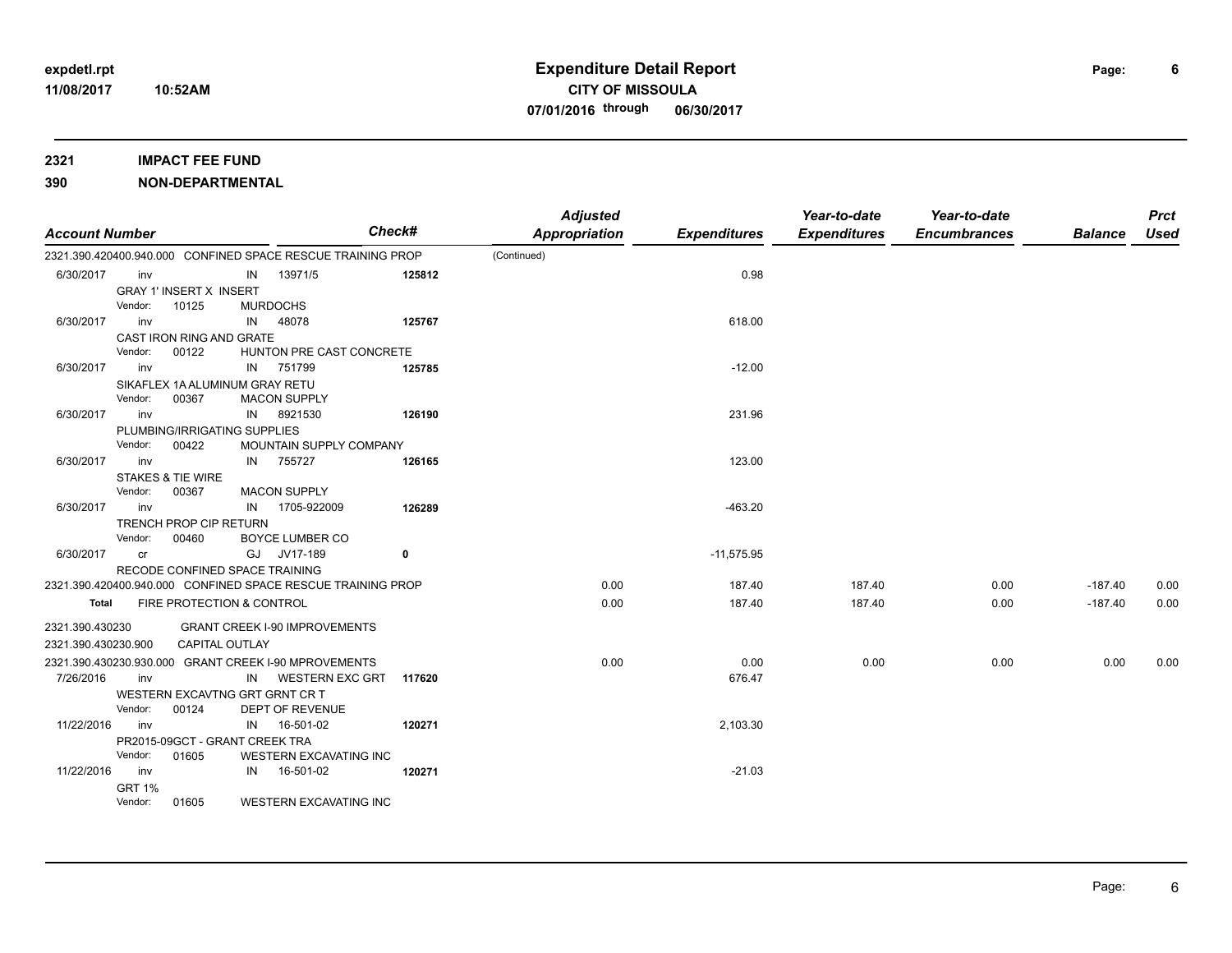| <b>Account Number</b>                     |                  |                                                |    |                                                      | Check# | <b>Adjusted</b><br><b>Appropriation</b> | <b>Expenditures</b> | Year-to-date<br><b>Expenditures</b> | Year-to-date<br><b>Encumbrances</b> | <b>Balance</b> | <b>Prct</b><br><b>Used</b> |
|-------------------------------------------|------------------|------------------------------------------------|----|------------------------------------------------------|--------|-----------------------------------------|---------------------|-------------------------------------|-------------------------------------|----------------|----------------------------|
|                                           |                  |                                                |    | 2321.390.430230.930.000 GRANT CREEK I-90 MPROVEMENTS |        | (Continued)                             |                     |                                     |                                     |                |                            |
| 11/22/2016                                | inv              |                                                |    | IN WESTERN EXCAVAT                                   | 120148 |                                         | 21.03               |                                     |                                     |                |                            |
|                                           |                  | GRT 1% PAYMENT 2                               |    |                                                      |        |                                         |                     |                                     |                                     |                |                            |
|                                           | Vendor:          | 00124                                          |    | <b>DEPT OF REVENUE</b>                               |        |                                         |                     |                                     |                                     |                |                            |
|                                           |                  |                                                |    | 2321.390.430230.930.000 GRANT CREEK I-90 MPROVEMENTS |        | 0.00                                    | 2,779.77            | 2,779.77                            | 0.00                                | $-2,779.77$    | 0.00                       |
| 2321.390.430230.930.460 GRANT CREEK TRAIL |                  |                                                |    |                                                      |        | 0.00                                    | 0.00                | 0.00                                | 0.00                                | 0.00           | 0.00                       |
| 7/26/2016                                 | inv              |                                                |    | IN PAY 1                                             | 117750 |                                         | 71,207.50           |                                     |                                     |                |                            |
|                                           |                  | <b>GRANT CR TRL IMPROVMNTS THRU 7</b>          |    |                                                      |        |                                         |                     |                                     |                                     |                |                            |
|                                           | Vendor:          | 01605                                          |    | WESTERN EXCAVATING INC                               |        |                                         |                     |                                     |                                     |                |                            |
| 7/26/2016                                 | inv              |                                                | IN | PAY <sub>1</sub>                                     | 117750 |                                         | $-3,560.38$         |                                     |                                     |                |                            |
|                                           | <b>RETAINAGE</b> |                                                |    |                                                      |        |                                         |                     |                                     |                                     |                |                            |
|                                           | Vendor:          | 01605                                          |    | WESTERN EXCAVATING INC                               |        |                                         |                     |                                     |                                     |                |                            |
| 7/26/2016                                 | inv              |                                                | IN | PAY 1                                                | 117750 |                                         | $-676.47$           |                                     |                                     |                |                            |
|                                           |                  | <b>GRT SENT TO DOR</b>                         |    |                                                      |        |                                         |                     |                                     |                                     |                |                            |
|                                           | Vendor:          | 01605                                          |    | WESTERN EXCAVATING INC                               |        |                                         |                     |                                     |                                     |                |                            |
| 9/6/2016                                  | inv              |                                                | IN | 3820                                                 | 118720 |                                         | 4,667.50            |                                     |                                     |                |                            |
|                                           |                  | <b>GRANT CREEK TRAIL EXTENSION SP</b>          |    |                                                      |        |                                         |                     |                                     |                                     |                |                            |
|                                           | Vendor:<br>inv   | 04833                                          |    | <b>HOLMAN CONSULTING ENGINEERS</b><br>IN 2 16-501 03 |        |                                         | 9,466.27            |                                     |                                     |                |                            |
| 12/27/2016                                |                  |                                                |    |                                                      | 121224 |                                         |                     |                                     |                                     |                |                            |
|                                           | Vendor:          | <b>GRANT CREEK TRAIL IMPROV PR201</b><br>01605 |    | WESTERN EXCAVATING INC                               |        |                                         |                     |                                     |                                     |                |                            |
| 12/27/2016                                | inv              |                                                |    | IN 2 16-501 03                                       | 121224 |                                         | $-94.66$            |                                     |                                     |                |                            |
|                                           | <b>1% GRT</b>    |                                                |    |                                                      |        |                                         |                     |                                     |                                     |                |                            |
|                                           | Vendor:          | 01605                                          |    | WESTERN EXCAVATING INC                               |        |                                         |                     |                                     |                                     |                |                            |
| 12/27/2016                                | inv              |                                                | IN | <b>WESTERN EXCAVAT</b>                               | 121045 |                                         | 94.66               |                                     |                                     |                |                            |
|                                           |                  | GRT 1% PR2015-09GCT GRANT CRE                  |    |                                                      |        |                                         |                     |                                     |                                     |                |                            |
|                                           | Vendor:          | 00124                                          |    | DEPT OF REVENUE                                      |        |                                         |                     |                                     |                                     |                |                            |
| 1/17/2017                                 | inv              |                                                | IN | 3928                                                 | 121622 |                                         | 346.50              |                                     |                                     |                |                            |
|                                           |                  | <b>GRANT CREEK TRAIL EXTENSION 16</b>          |    |                                                      |        |                                         |                     |                                     |                                     |                |                            |
|                                           | Vendor:          | 04833                                          |    | HOLMAN CONSULTING ENGINEERS                          |        |                                         |                     |                                     |                                     |                |                            |
| 1/17/2017                                 | inv              |                                                | IN | 3931                                                 | 121622 |                                         | 1,312.50            |                                     |                                     |                |                            |
|                                           |                  | <b>GRANT CREEK TRAIL EXTENSION 16</b>          |    |                                                      |        |                                         |                     |                                     |                                     |                |                            |
|                                           | Vendor:          | 04833                                          |    | HOLMAN CONSULTING ENGINEERS                          |        |                                         |                     |                                     |                                     |                |                            |
| 1/17/2017                                 | inv              |                                                | IN | 3969                                                 | 121622 |                                         | 390.00              |                                     |                                     |                |                            |
|                                           |                  | <b>GRANT CREEK TRAIL EXTENSION 16</b>          |    |                                                      |        |                                         |                     |                                     |                                     |                |                            |
|                                           | Vendor:          | 04833                                          |    | HOLMAN CONSULTING ENGINEERS                          |        |                                         |                     |                                     |                                     |                |                            |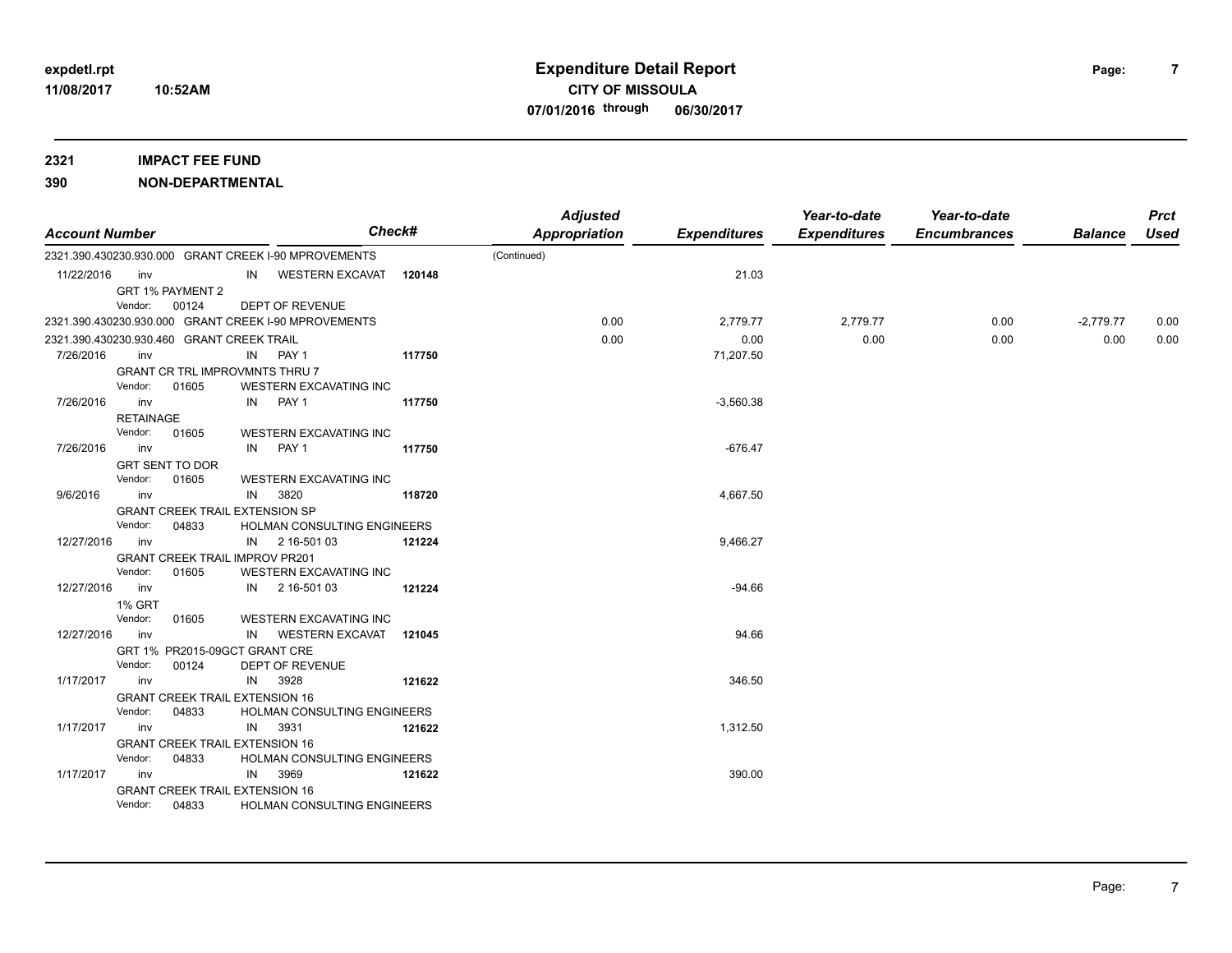### **2321 IMPACT FEE FUND**

| <b>Account Number</b>                     |                                                                                   |                       |                   | <b>Check#</b>                                                |        | <b>Adjusted</b><br>Appropriation | <b>Expenditures</b> | Year-to-date<br><b>Expenditures</b> | Year-to-date<br><b>Encumbrances</b> | <b>Balance</b> | <b>Prct</b><br><b>Used</b> |
|-------------------------------------------|-----------------------------------------------------------------------------------|-----------------------|-------------------|--------------------------------------------------------------|--------|----------------------------------|---------------------|-------------------------------------|-------------------------------------|----------------|----------------------------|
| 2321.390.430230.930.460 GRANT CREEK TRAIL |                                                                                   |                       |                   |                                                              |        | (Continued)                      |                     |                                     |                                     |                |                            |
| 1/31/2017                                 | cr                                                                                |                       | GJ                | 170310210040                                                 | 0      |                                  | $-62.50$            |                                     |                                     |                |                            |
|                                           | Misc Exp (Acct Required)                                                          |                       |                   |                                                              |        |                                  |                     |                                     |                                     |                |                            |
| 3/21/2017                                 | inv                                                                               |                       | IN                | PWD2016411                                                   | 123089 |                                  | 14,000.00           |                                     |                                     |                |                            |
|                                           | <b>GRANT CREEK TRAIL GUARDRAIL IN</b>                                             |                       |                   |                                                              |        |                                  |                     |                                     |                                     |                |                            |
|                                           | Vendor:                                                                           | 01199                 |                   | MISSOULA COUNTY PUBLIC WORKS                                 |        |                                  |                     |                                     |                                     |                |                            |
| 6/6/2017                                  | inv                                                                               |                       | IN                | 16-501-04                                                    | 125089 |                                  | 4,169.30            |                                     |                                     |                |                            |
|                                           | <b>GRANT CREEK TRAIL IMPROVEMENT</b><br>Vendor:                                   | 01605                 |                   | <b>WESTERN EXCAVATING INC</b>                                |        |                                  |                     |                                     |                                     |                |                            |
| 6/6/2017                                  | inv                                                                               |                       | IN                | 16-501-04                                                    | 125089 |                                  | $-41.69$            |                                     |                                     |                |                            |
|                                           | <b>GRT 1%</b>                                                                     |                       |                   |                                                              |        |                                  |                     |                                     |                                     |                |                            |
|                                           | Vendor:                                                                           | 01605                 |                   | <b>WESTERN EXCAVATING INC</b>                                |        |                                  |                     |                                     |                                     |                |                            |
| 6/6/2017                                  | inv                                                                               |                       | IN                | <b>WESTERN EXCAVAT</b>                                       | 124976 |                                  | 41.69               |                                     |                                     |                |                            |
|                                           | PAY #4 WESTERN EXCAVATING                                                         |                       |                   |                                                              |        |                                  |                     |                                     |                                     |                |                            |
|                                           | Vendor:                                                                           | 00124                 |                   | DEPT OF REVENUE                                              |        |                                  |                     |                                     |                                     |                |                            |
|                                           | 2321.390.430230.930.460 GRANT CREEK TRAIL<br><b>GRANT CREEK I-90 IMPROVEMENTS</b> |                       |                   |                                                              |        | 0.00                             | 101,260.22          | 101,260.22                          | 0.00                                | $-101,260.22$  | 0.00                       |
| Total                                     |                                                                                   |                       |                   |                                                              |        | 0.00                             | 104,039.99          | 104,039.99                          | 0.00                                | $-104,039.99$  | 0.00                       |
| 2321.390.430232                           |                                                                                   | <b>RIGHT OF WAY</b>   |                   |                                                              |        |                                  |                     |                                     |                                     |                |                            |
| 2321.390.430232.900                       |                                                                                   | <b>CAPITAL OUTLAY</b> |                   |                                                              |        |                                  |                     |                                     |                                     |                |                            |
| 2321.390.430232.930.000 IMPROVEMENTS      |                                                                                   |                       |                   |                                                              |        | 0.00                             | 0.00                | 0.00                                | 0.00                                | 0.00           | 0.00                       |
| 12/27/2016                                | inv                                                                               |                       | IN                | 51007                                                        | 121228 |                                  | 4,423.24            |                                     |                                     |                |                            |
|                                           | PROFESSIONAL SERVICE 11/01-11/                                                    |                       |                   |                                                              |        |                                  |                     |                                     |                                     |                |                            |
|                                           | Vendor:                                                                           | 00057                 |                   | WGM GROUP INC                                                |        |                                  |                     |                                     |                                     |                |                            |
| 2321.390.430232.930.000 IMPROVEMENTS      |                                                                                   |                       |                   |                                                              |        | 3,000.00                         | 4,423.24            | 4,423.24                            | 0.00                                | $-1,423.24$    | 147.44                     |
| Total                                     |                                                                                   | <b>RIGHT OF WAY</b>   |                   |                                                              |        | 3,000.00                         | 4,423.24            | 4,423.24                            | 0.00                                | $-1,423.24$    | 147.44                     |
| 2321.390.430233                           |                                                                                   |                       |                   | <b>CLARK FORK LN IIMPROVEMENTS</b>                           |        |                                  |                     |                                     |                                     |                |                            |
| 2321.390.430233.900                       |                                                                                   | <b>CAPITAL OUTLAY</b> |                   |                                                              |        |                                  |                     |                                     |                                     |                |                            |
|                                           |                                                                                   |                       |                   | 2321.390.430233.930.000 Clark Fork Ln & South of Pacific Ave |        | 0.00                             | 0.00                | 0.00                                | 0.00                                | 0.00           | 0.00                       |
| 2/7/2017                                  | inv                                                                               |                       | IN                | 51340                                                        | 122153 |                                  | 15,627.96           |                                     |                                     |                |                            |
|                                           | PROJ 2016-016 PROF FEES 11/1-1                                                    |                       |                   |                                                              |        |                                  |                     |                                     |                                     |                |                            |
|                                           | Vendor:                                                                           | 00057                 |                   | WGM GROUP INC                                                |        |                                  |                     |                                     |                                     |                |                            |
| 2/28/2017                                 | inv                                                                               |                       | IN                | 20484480                                                     | 122619 |                                  | 110.00              |                                     |                                     |                |                            |
|                                           | SECTION 00100 INVITATION TO BI                                                    |                       |                   |                                                              |        |                                  |                     |                                     |                                     |                |                            |
|                                           | Vendor:                                                                           | 00407                 | <b>MISSOULIAN</b> |                                                              |        |                                  |                     |                                     |                                     |                |                            |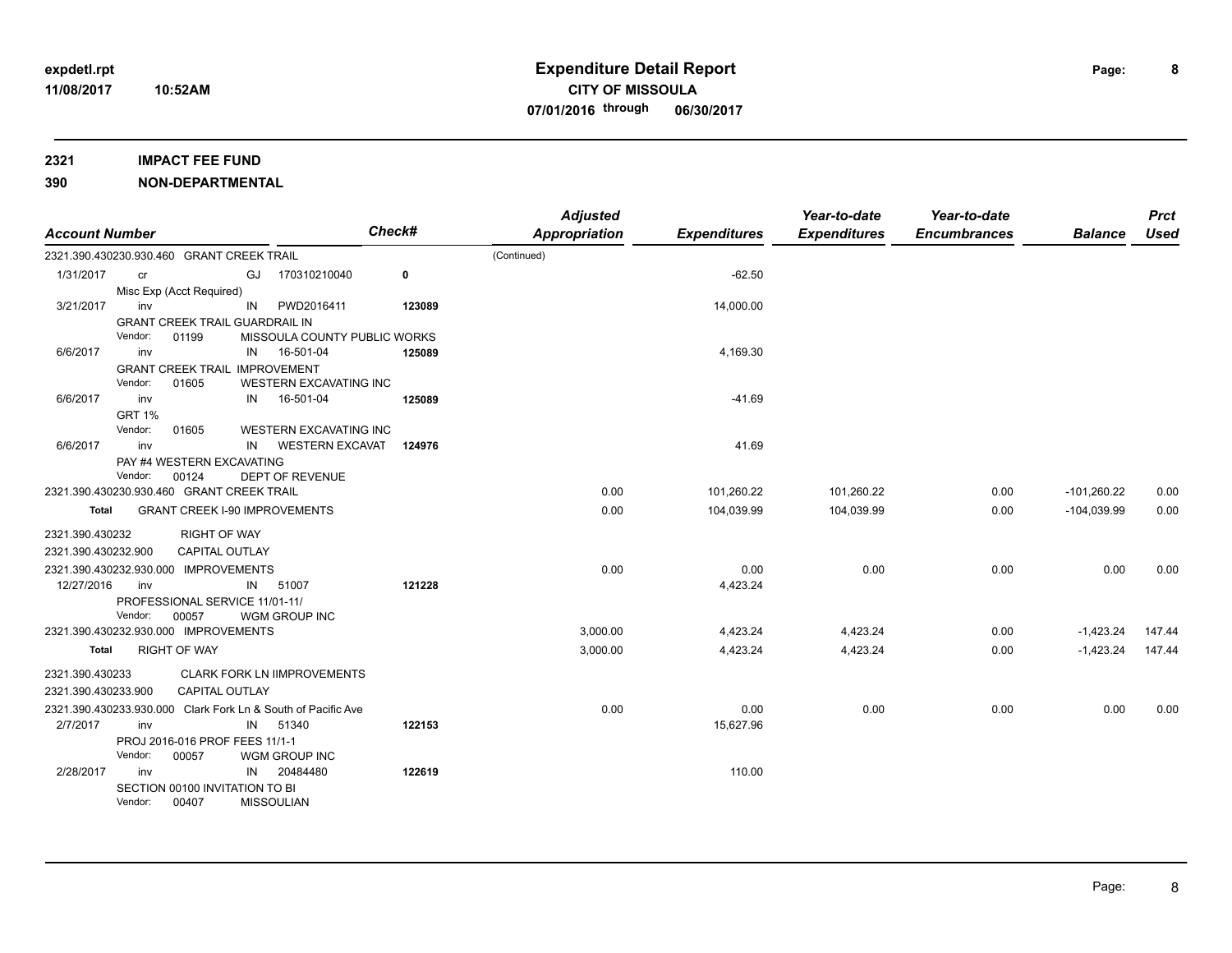| <b>Account Number</b> |                      |                                         |    | Check#                                                       |        | <b>Adjusted</b><br><b>Appropriation</b> | <b>Expenditures</b> | Year-to-date<br><b>Expenditures</b> | Year-to-date<br><b>Encumbrances</b> | <b>Balance</b> | <b>Prct</b><br><b>Used</b> |
|-----------------------|----------------------|-----------------------------------------|----|--------------------------------------------------------------|--------|-----------------------------------------|---------------------|-------------------------------------|-------------------------------------|----------------|----------------------------|
|                       |                      |                                         |    | 2321.390.430233.930.000 Clark Fork Ln & South of Pacific Ave |        | (Continued)                             |                     |                                     |                                     |                |                            |
| 3/7/2017              | inv                  |                                         | IN | 51489                                                        | 122799 |                                         | 2,850.00            |                                     |                                     |                |                            |
|                       |                      | PROJ 16-016 CLARK FORK LN               |    |                                                              |        |                                         |                     |                                     |                                     |                |                            |
|                       | Vendor:              | 00057                                   |    | WGM GROUP INC                                                |        |                                         |                     |                                     |                                     |                |                            |
| 3/28/2017             | inv                  |                                         | IN | 51647                                                        | 123368 |                                         | 910.37              |                                     |                                     |                |                            |
|                       |                      | PROFESSIONAL SERV 02/01-02/28           |    |                                                              |        |                                         |                     |                                     |                                     |                |                            |
|                       | Vendor:              | 00057                                   |    | WGM GROUP INC                                                |        |                                         |                     |                                     |                                     |                |                            |
| 4/25/2017             | inv                  |                                         | IN | 51667                                                        | 124041 |                                         | 7,964.11            |                                     |                                     |                |                            |
|                       |                      | PROJ 16-016 CLARK FORK LN - 16          |    |                                                              |        |                                         |                     |                                     |                                     |                |                            |
|                       | Vendor:              | 00057                                   |    | WGM GROUP INC                                                |        |                                         |                     |                                     |                                     |                |                            |
| 5/1/2017              | ba                   |                                         | BA | BA#7A                                                        | 0      | 250,000.00                              |                     |                                     |                                     |                |                            |
|                       | <b>CLARK FORK LN</b> |                                         |    |                                                              |        |                                         |                     |                                     |                                     |                |                            |
| 5/30/2017             | inv                  |                                         | IN | 51842                                                        | 124939 |                                         | 3,462.85            |                                     |                                     |                |                            |
|                       |                      | CLARK FORK LANE CONSTRUCTION            |    |                                                              |        |                                         |                     |                                     |                                     |                |                            |
|                       | Vendor:              | 00057                                   |    | WGM GROUP INC                                                |        |                                         |                     |                                     |                                     |                |                            |
| 6/13/2017             | inv                  |                                         | IN | 16016-01                                                     | 125147 |                                         | 188,622.79          |                                     |                                     |                |                            |
|                       |                      | CLARK FOR LN ROAD CONSTRUCTIO           |    |                                                              |        |                                         |                     |                                     |                                     |                |                            |
|                       | Vendor:              | 15447                                   |    | DOUG SMITH GRADING LLC                                       |        |                                         |                     |                                     |                                     |                |                            |
| 6/13/2017             | inv                  |                                         | IN | 16016-01                                                     | 125147 |                                         | $-1,886.23$         |                                     |                                     |                |                            |
|                       | 1%GRT                |                                         |    |                                                              |        |                                         |                     |                                     |                                     |                |                            |
|                       | Vendor:              | 15447                                   |    | DOUG SMITH GRADING LLC                                       |        |                                         |                     |                                     |                                     |                |                            |
| 6/13/2017             | inv                  |                                         | IN | DOUG SMITH GRAD                                              | 125143 |                                         | 1,886.23            |                                     |                                     |                |                            |
|                       |                      | <b>CONTRACT PAY 1</b>                   |    |                                                              |        |                                         |                     |                                     |                                     |                |                            |
| 6/27/2017             | Vendor:<br>inv       | 00124                                   |    | DEPT OF REVENUE<br>52063                                     |        |                                         | 1,841.94            |                                     |                                     |                |                            |
|                       |                      |                                         | IN |                                                              | 125686 |                                         |                     |                                     |                                     |                |                            |
|                       | Vendor:              | PROJ 160430.5 CLARK FORK LN CO<br>00057 |    | WGM GROUP INC                                                |        |                                         |                     |                                     |                                     |                |                            |
| 6/30/2017             | inv                  |                                         | IN | 52212                                                        | 126694 |                                         | 1,234.75            |                                     |                                     |                |                            |
|                       |                      | PROJ 160430.5 PROF SERV JUN 20          |    |                                                              |        |                                         |                     |                                     |                                     |                |                            |
|                       | Vendor:              | 00057                                   |    | WGM GROUP INC                                                |        |                                         |                     |                                     |                                     |                |                            |
| 6/30/2017             | inv                  |                                         | IN | 16016-02                                                     | 126988 |                                         | 10,927.52           |                                     |                                     |                |                            |
|                       |                      | PROJ 16-016 HALLING FARMS TRAC          |    |                                                              |        |                                         |                     |                                     |                                     |                |                            |
|                       | Vendor:              | 15447                                   |    | DOUG SMITH GRADING LLC                                       |        |                                         |                     |                                     |                                     |                |                            |
| 6/30/2017             | inv                  |                                         | IN | 16016-02                                                     | 126988 |                                         | $-109.28$           |                                     |                                     |                |                            |
|                       | LESS 1% GRT          |                                         |    |                                                              |        |                                         |                     |                                     |                                     |                |                            |
|                       | Vendor:              | 15447                                   |    | DOUG SMITH GRADING LLC                                       |        |                                         |                     |                                     |                                     |                |                            |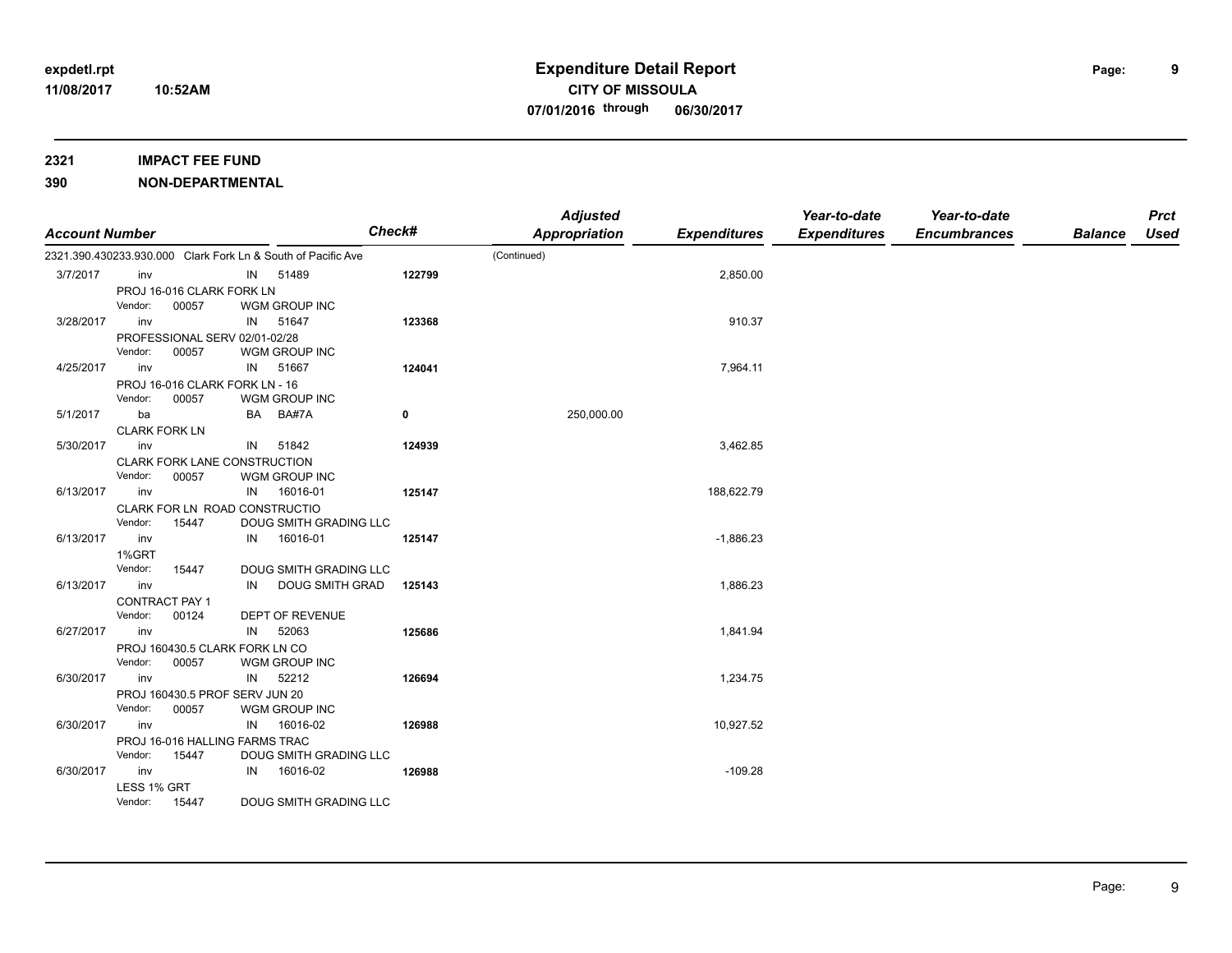| <b>Account Number</b>                                                                                                 | <b>Check#</b> | <b>Adjusted</b><br><b>Appropriation</b> | <b>Expenditures</b> | Year-to-date<br><b>Expenditures</b> | Year-to-date<br><b>Encumbrances</b> | <b>Balance</b>  | <b>Prct</b><br>Used |
|-----------------------------------------------------------------------------------------------------------------------|---------------|-----------------------------------------|---------------------|-------------------------------------|-------------------------------------|-----------------|---------------------|
| 2321.390.430233.930.000 Clark Fork Ln & South of Pacific Ave                                                          |               | (Continued)                             |                     |                                     |                                     |                 |                     |
| 6/30/2017<br>IN DOUG SMITH GRAD<br>inv<br>1% GRT - PROJ 16-016 HAILLING<br>Vendor:<br>00124<br><b>DEPT OF REVENUE</b> | 126983        |                                         | 109.28              |                                     |                                     |                 |                     |
| 2321.390.430233.930.000 Clark Fork Ln & South of Pacific Ave                                                          |               | 250,000.00                              | 233,552.29          | 233,552.29                          | 0.00                                | 16,447.71       | 93.42               |
| <b>CLARK FORK LN IIMPROVEMENTS</b><br>Total                                                                           |               | 250,000.00                              | 233,552.29          | 233,552.29                          | 0.00                                | 16,447.71       | 93.42               |
| 2321.390.430236<br><b>BRIDGE CONSTUCTION</b>                                                                          |               |                                         |                     |                                     |                                     |                 |                     |
| 2321.390.430236.700<br><b>GRANTS &amp; CONTRIBUTIONS</b>                                                              |               |                                         |                     |                                     |                                     |                 |                     |
| Total<br><b>BRIDGE CONSTUCTION</b>                                                                                    |               | 0.00                                    | 0.00                | 0.00                                | 0.00                                | 0.00            | 0.00                |
| HILLVIEW WAY STREET IMPROVEMENTS<br>2321.390.430247                                                                   |               |                                         |                     |                                     |                                     |                 |                     |
| OTHER OBJECTS<br>2321.390.430247.800                                                                                  |               |                                         |                     |                                     |                                     |                 |                     |
| 2321.390.430247.820.000 TFR OUT HILLVIEW WAY                                                                          |               | 0.00                                    | 0.00                | 0.00                                | 0.00                                | 0.00            | 0.00                |
| 6/30/2017<br>GJ<br>GAAP17-36<br>cr                                                                                    | 0             |                                         | 1,338,138.00        |                                     |                                     |                 |                     |
| T'fer Impact Fees for Hillview                                                                                        |               |                                         |                     |                                     |                                     |                 |                     |
| 6/30/2017<br>GAAP17-36<br>GJ<br><b>cr</b>                                                                             | 0             |                                         | 165,000.00          |                                     |                                     |                 |                     |
| T'fer Impact Fees for Hillview<br>2321.390.430247.820.000 TFR OUT HILLVIEW WAY                                        |               | 0.00                                    | 1,503,138.00        | 1,503,138.00                        | 0.00                                | $-1,503,138.00$ | 0.00                |
| OTHER OBJECTS<br>Total                                                                                                |               | 0.00                                    | 1,503,138.00        | 1,503,138.00                        | 0.00                                | $-1,503,138.00$ | 0.00                |
| 2321.390.430247.900<br><b>CAPITAL OUTLAY</b>                                                                          |               |                                         |                     |                                     |                                     |                 |                     |
| 2321.390.430247.930.000 HILLVIEW WAY STREET IMPROVEMENTS                                                              |               | 1,503,138.00                            | 0.00                | 0.00                                | 0.00                                | 1,503,138.00    | 0.00                |
| <b>CAPITAL OUTLAY</b><br>Total                                                                                        |               | 1,503,138.00                            | 0.00                | 0.00                                | 0.00                                | 1,503,138.00    | 0.00                |
| HILLVIEW WAY STREET IMPROVEMENTS<br>Total                                                                             |               | 1,503,138.00                            | 1,503,138.00        | 1,503,138.00                        | 0.00                                | 0.00            | 100.00              |
| 2321.390.430248<br><b>CREGG LN IMPROVEMENTS</b>                                                                       |               |                                         |                     |                                     |                                     |                 |                     |
| <b>CAPITAL OUTLAY</b><br>2321.390.430248.900                                                                          |               |                                         |                     |                                     |                                     |                 |                     |
| 2321.390.430248.930.000 CREGG LN IMPROVEMENTS                                                                         |               | 0.00                                    | 0.00                | 0.00                                | 0.00                                | 0.00            | 0.00                |
| 8/23/2016<br>50300<br>inv<br>IN                                                                                       | 118425        |                                         | 887.40              |                                     |                                     |                 |                     |
| PROFESSIONAL SERVICE<br>Vendor:<br>WGM GROUP INC<br>00057                                                             |               |                                         |                     |                                     |                                     |                 |                     |
| 10/25/2016<br>50684<br>inv<br>IN                                                                                      | 119885        |                                         | 1,566.59            |                                     |                                     |                 |                     |
| PROF SERVICES CREGG LN THRU 9.                                                                                        |               |                                         |                     |                                     |                                     |                 |                     |
| Vendor:<br>00057<br>WGM GROUP INC                                                                                     |               |                                         |                     |                                     |                                     |                 |                     |
| 11/8/2016<br>50495<br>inv<br>IN                                                                                       | 120012        |                                         | 819.83              |                                     |                                     |                 |                     |
| <b>CREGG LANE IMPROVEMENTS</b><br>Vendor:<br>00057<br>WGM GROUP INC                                                   |               |                                         |                     |                                     |                                     |                 |                     |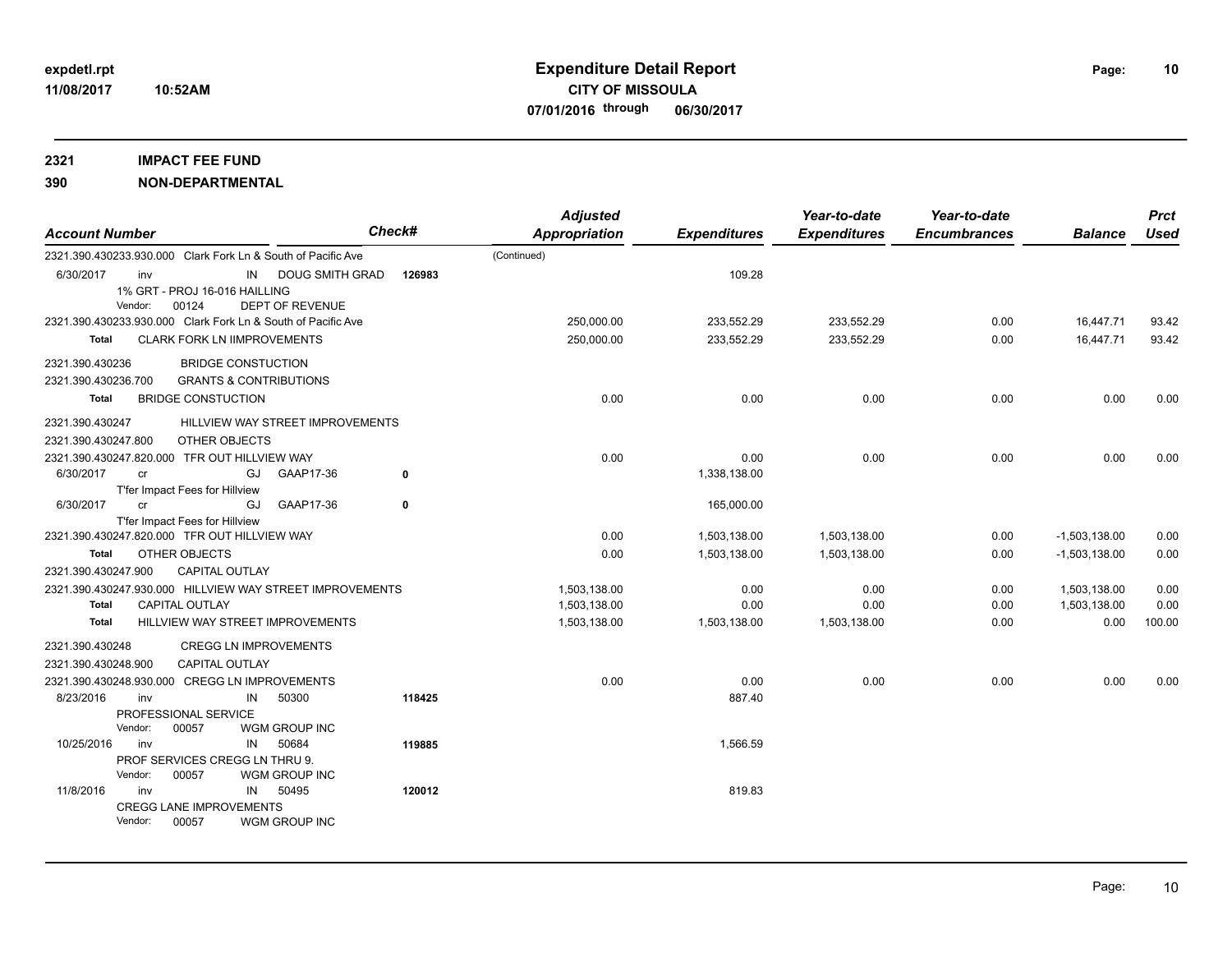#### **2321 IMPACT FEE FUND**

| <b>Account Number</b> |         |                                |    |                                                       | <b>Check#</b> | <b>Adjusted</b><br><b>Appropriation</b> | <b>Expenditures</b> | Year-to-date<br><b>Expenditures</b> | Year-to-date<br><b>Encumbrances</b> | <b>Balance</b> | <b>Prct</b><br>Used |
|-----------------------|---------|--------------------------------|----|-------------------------------------------------------|---------------|-----------------------------------------|---------------------|-------------------------------------|-------------------------------------|----------------|---------------------|
|                       |         |                                |    | 2321.390.430248.930.000 CREGG LN IMPROVEMENTS         |               | (Continued)                             |                     |                                     |                                     |                |                     |
| 12/6/2016             | inv     |                                |    | IN 50845                                              | 120655        |                                         | 672.92              |                                     |                                     |                |                     |
|                       |         | GREGG LN HICKORY TO ORANGE 10. |    |                                                       |               |                                         |                     |                                     |                                     |                |                     |
|                       | Vendor: | 00057                          |    | WGM GROUP INC                                         |               |                                         |                     |                                     |                                     |                |                     |
| 1/17/2017             | inv     |                                | IN | 51047                                                 | 121711        |                                         | 1,679.10            |                                     |                                     |                |                     |
|                       |         | PROFESSIONAL SERV NOV 2016     |    |                                                       |               |                                         |                     |                                     |                                     |                |                     |
|                       | Vendor: | 00057                          |    | WGM GROUP INC                                         |               |                                         |                     |                                     |                                     |                |                     |
| 2/7/2017              | inv     |                                | IN | 51281                                                 | 122153        |                                         | 1,354.05            |                                     |                                     |                |                     |
|                       |         | PROF SERV 12/01-12/31/16       |    |                                                       |               |                                         |                     |                                     |                                     |                |                     |
|                       | Vendor: | 00057                          |    | WGM GROUP INC                                         |               |                                         |                     |                                     |                                     |                |                     |
| 4/11/2017             | inv     |                                | IN | 51480                                                 | 123723        |                                         | 4,704.32            |                                     |                                     |                |                     |
|                       |         | PROF SERV 01/01/17-01/31/17    |    |                                                       |               |                                         |                     |                                     |                                     |                |                     |
|                       | Vendor: | 00057                          |    | WGM GROUP INC                                         |               |                                         |                     |                                     |                                     |                |                     |
| 4/11/2017             | inv     |                                | IN | 51515                                                 | 123723        |                                         | 1,001.39            |                                     |                                     |                |                     |
|                       |         | PROF SERVICES 02/01/17-02/28/1 |    |                                                       |               |                                         |                     |                                     |                                     |                |                     |
|                       | Vendor: | 00057                          |    | WGM GROUP INC                                         |               |                                         |                     |                                     |                                     |                |                     |
| 5/2/2017              | inv     |                                | IN | 51763                                                 | 124204        |                                         | 553.35              |                                     |                                     |                |                     |
|                       |         | PROJ 150117.1 CREGG LN - HICKO |    |                                                       |               |                                         |                     |                                     |                                     |                |                     |
|                       | Vendor: | 00057                          |    | WGM GROUP INC                                         |               |                                         |                     |                                     |                                     |                |                     |
| 6/6/2017              | inv     |                                |    | IN 51887                                              | 125092        |                                         | 138.47              |                                     |                                     |                |                     |
|                       |         | PROJ 150117.1 APR 1 - APR 30 2 |    |                                                       |               |                                         |                     |                                     |                                     |                |                     |
|                       | Vendor: | 00057                          |    | WGM GROUP INC                                         |               |                                         |                     |                                     |                                     |                |                     |
|                       |         |                                |    | 2321.390.430248.930.000 CREGG LN IMPROVEMENTS         |               | 215,380.00                              | 13,377.42           | 13,377.42                           | 0.00                                | 202,002.58     | 6.21                |
|                       |         |                                |    | 2321.390.430248.930.394 CREGG LANE IMPROVEMENTS-PARKS |               | 0.00                                    | 0.00                | 0.00                                | 0.00                                | 0.00           | 0.00                |
| 8/23/2016             | inv     |                                | IN | 50300                                                 | 118425        |                                         | 852.60              |                                     |                                     |                |                     |
|                       |         | PROFESSIONAL SERVICE           |    |                                                       |               |                                         |                     |                                     |                                     |                |                     |
|                       | Vendor: | 00057                          |    | WGM GROUP INC                                         |               |                                         |                     |                                     |                                     |                |                     |
| 10/25/2016            | inv     |                                | IN | 50684                                                 | 119885        |                                         | 1,505.16            |                                     |                                     |                |                     |
|                       |         | PROF SERVICES CREGG LN THRU 9. |    |                                                       |               |                                         |                     |                                     |                                     |                |                     |
|                       | Vendor: | 00057                          |    | WGM GROUP INC                                         |               |                                         |                     |                                     |                                     |                |                     |
| 11/8/2016             | inv     |                                | IN | 50495                                                 | 120012        |                                         | 787.67              |                                     |                                     |                |                     |
|                       |         | <b>CREGG LANE IMPROVEMENTS</b> |    |                                                       |               |                                         |                     |                                     |                                     |                |                     |
|                       | Vendor: | 00057                          |    | WGM GROUP INC                                         |               |                                         |                     |                                     |                                     |                |                     |
| 12/6/2016             | inv     |                                | IN | 50845                                                 | 120655        |                                         | 646.53              |                                     |                                     |                |                     |
|                       |         | GREGG LN HICKORY TO ORANGE 10. |    |                                                       |               |                                         |                     |                                     |                                     |                |                     |
|                       | Vendor: | 00057                          |    | WGM GROUP INC                                         |               |                                         |                     |                                     |                                     |                |                     |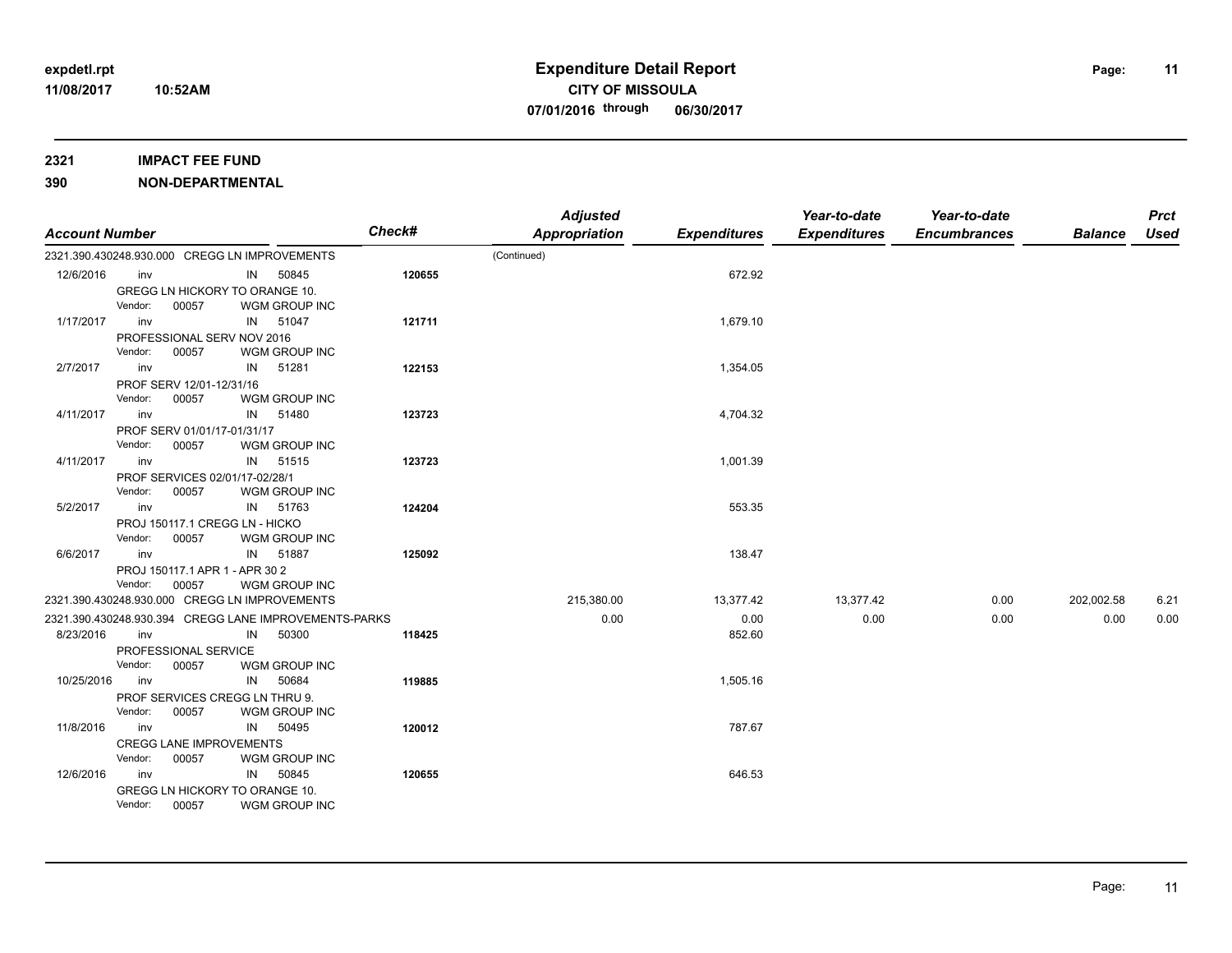### **2321 IMPACT FEE FUND**

| <b>Account Number</b> |         |                                         |    |                                                       | <b>Check#</b> | <b>Adjusted</b><br><b>Appropriation</b> | <b>Expenditures</b> | Year-to-date<br><b>Expenditures</b> | Year-to-date<br><b>Encumbrances</b> | <b>Balance</b> | <b>Prct</b><br><b>Used</b> |
|-----------------------|---------|-----------------------------------------|----|-------------------------------------------------------|---------------|-----------------------------------------|---------------------|-------------------------------------|-------------------------------------|----------------|----------------------------|
|                       |         |                                         |    | 2321.390.430248.930.394 CREGG LANE IMPROVEMENTS-PARKS |               | (Continued)                             |                     |                                     |                                     |                |                            |
| 1/17/2017             | inv     |                                         | IN | 51047                                                 | 121711        |                                         | 1,613.25            |                                     |                                     |                |                            |
|                       |         | PROFESSIONAL SERV NOV 2016              |    |                                                       |               |                                         |                     |                                     |                                     |                |                            |
|                       | Vendor: | 00057                                   |    | WGM GROUP INC                                         |               |                                         |                     |                                     |                                     |                |                            |
| 2/7/2017              | inv     |                                         | IN | 51281                                                 | 122153        |                                         | 1,300.95            |                                     |                                     |                |                            |
|                       |         | PROF SERV 12/01-12/31/16                |    |                                                       |               |                                         |                     |                                     |                                     |                |                            |
|                       | Vendor: | 00057                                   |    | WGM GROUP INC                                         |               |                                         |                     |                                     |                                     |                |                            |
| 4/11/2017             | inv     |                                         | IN | 51480                                                 | 123723        |                                         | 4,519.83            |                                     |                                     |                |                            |
|                       |         | PROF SERV 01/01/17-01/31/17             |    |                                                       |               |                                         |                     |                                     |                                     |                |                            |
|                       | Vendor: | 00057                                   |    | WGM GROUP INC                                         |               |                                         |                     |                                     |                                     |                |                            |
| 4/11/2017             | inv     |                                         | IN | 51515                                                 | 123723        |                                         | 962.11              |                                     |                                     |                |                            |
|                       |         | PROF SERVICES 02/01/17-02/28/1          |    |                                                       |               |                                         |                     |                                     |                                     |                |                            |
|                       | Vendor: | 00057                                   |    | WGM GROUP INC                                         |               |                                         |                     |                                     |                                     |                |                            |
| 5/2/2017              | inv     |                                         | IN | 51763                                                 | 124204        |                                         | 531.65              |                                     |                                     |                |                            |
|                       | Vendor: | PROJ 150117.1 CREGG LN - HICKO<br>00057 |    | WGM GROUP INC                                         |               |                                         |                     |                                     |                                     |                |                            |
| 6/6/2017              | inv     |                                         | IN | 51887                                                 | 125092        |                                         | 133.03              |                                     |                                     |                |                            |
|                       |         | PROJ 150117.1 APR 1 - APR 30 2          |    |                                                       |               |                                         |                     |                                     |                                     |                |                            |
|                       | Vendor: | 00057                                   |    | WGM GROUP INC                                         |               |                                         |                     |                                     |                                     |                |                            |
|                       |         |                                         |    | 2321.390.430248.930.394 CREGG LANE IMPROVEMENTS-PARKS |               | 0.00                                    | 12,852.78           | 12,852.78                           | 0.00                                | $-12,852.78$   | 0.00                       |
| Total                 |         | <b>CREGG LN IMPROVEMENTS</b>            |    |                                                       |               | 215,380.00                              | 26,230.20           | 26,230.20                           | 0.00                                | 189,149.80     | 12.18                      |
|                       |         |                                         |    |                                                       |               |                                         |                     |                                     |                                     |                |                            |
| 2321.390.430249       |         |                                         |    | OLD US HWY 93 IMPROVEMENTS                            |               |                                         |                     |                                     |                                     |                |                            |
| 2321.390.430249.900   |         | <b>CAPITAL OUTLAY</b>                   |    |                                                       |               |                                         |                     |                                     |                                     |                |                            |
| Total                 |         | OLD US HWY 93 IMPROVEMENTS              |    |                                                       |               | 0.00                                    | 0.00                | 0.00                                | 0.00                                | 0.00           | 0.00                       |
| 2321.390.430255       |         |                                         |    | <b>GRANT CREEK CABLE RAIL</b>                         |               |                                         |                     |                                     |                                     |                |                            |
| 2321.390.430255.900   |         | <b>CAPITAL OUTLAY</b>                   |    |                                                       |               |                                         |                     |                                     |                                     |                |                            |
| Total                 |         | <b>GRANT CREEK CABLE RAIL</b>           |    |                                                       |               | 0.00                                    | 0.00                | 0.00                                | 0.00                                | 0.00           | 0.00                       |
|                       |         |                                         |    |                                                       |               |                                         |                     |                                     |                                     |                |                            |
| 2321.390.430260       |         |                                         |    | <b>TRAFFIC &amp; PEDESTRIAN SERVICES</b>              |               |                                         |                     |                                     |                                     |                |                            |
| 2321.390.430260.300   |         | PURCHASED SERVICES                      |    |                                                       |               |                                         |                     |                                     |                                     |                |                            |
|                       |         |                                         |    | 2321.390.430260.350.000 VAN BUREN ST RECONSTRUCTION   |               | 0.00                                    | 0.00                | 0.00                                | 0.00                                | 0.00           | 0.00                       |
| 1/24/2017             | inv     |                                         | IN | 10490                                                 | 121876        |                                         | 4,403.75            |                                     |                                     |                |                            |
|                       |         | PROJ 13-018 VAN BUREN PH III T          |    |                                                       |               |                                         |                     |                                     |                                     |                |                            |
|                       | Vendor: | 00585                                   |    | TERRITORIAL LANDWORKS INC                             |               |                                         |                     |                                     |                                     |                |                            |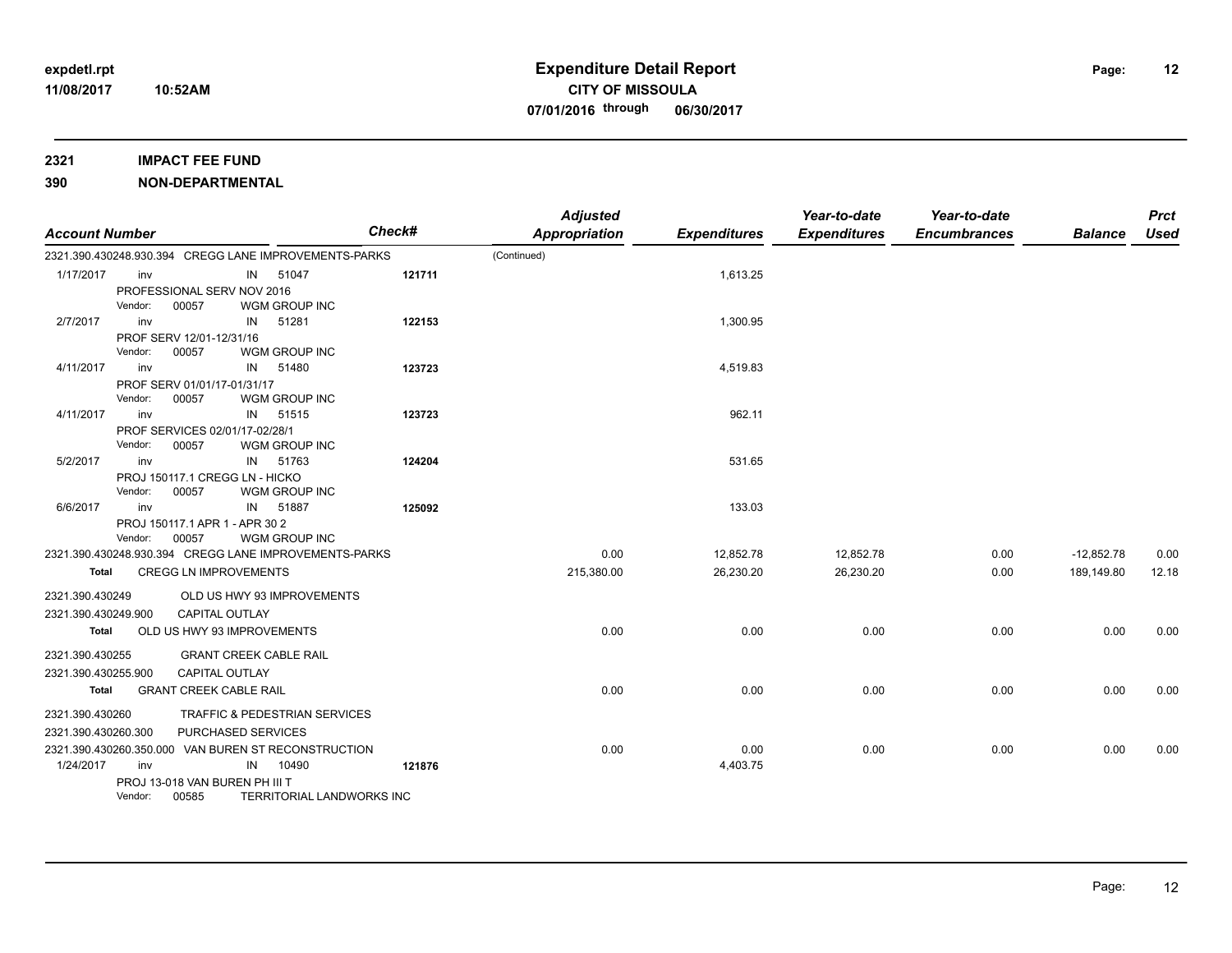| <b>Account Number</b> |                                       |                                                     | <b>Check#</b> | <b>Adjusted</b><br><b>Appropriation</b> | <b>Expenditures</b> | Year-to-date<br><b>Expenditures</b> | Year-to-date<br><b>Encumbrances</b> | <b>Balance</b> | <b>Prct</b><br>Used |
|-----------------------|---------------------------------------|-----------------------------------------------------|---------------|-----------------------------------------|---------------------|-------------------------------------|-------------------------------------|----------------|---------------------|
|                       |                                       | 2321.390.430260.350.000 VAN BUREN ST RECONSTRUCTION |               | (Continued)                             |                     |                                     |                                     |                |                     |
| 2/21/2017             | inv                                   | 10611<br>IN                                         | 122493        |                                         | 1,122.50            |                                     |                                     |                |                     |
|                       | PROJ 13-018 VAN BUREN                 |                                                     |               |                                         |                     |                                     |                                     |                |                     |
|                       | Vendor:<br>00585                      | TERRITORIAL LANDWORKS INC                           |               |                                         |                     |                                     |                                     |                |                     |
| 6/30/2017             | inv                                   | 11195<br>IN                                         | 126895        |                                         | 5,103.00            |                                     |                                     |                |                     |
|                       | PROJ 13-018 VAN BUREN CURB DES        |                                                     |               |                                         |                     |                                     |                                     |                |                     |
|                       | Vendor:<br>00585                      | TERRITORIAL LANDWORKS INC                           |               |                                         |                     |                                     |                                     |                |                     |
|                       |                                       | 2321.390.430260.350.000 VAN BUREN ST RECONSTRUCTION |               | 0.00                                    | 10,629.25           | 10,629.25                           | 0.00                                | $-10,629.25$   | 0.00                |
| Total                 | PURCHASED SERVICES                    |                                                     |               | 0.00                                    | 10,629.25           | 10,629.25                           | 0.00                                | $-10,629.25$   | 0.00                |
| 2321.390.430260.900   |                                       | <b>CAPITAL OUTLAY</b>                               |               |                                         |                     |                                     |                                     |                |                     |
|                       |                                       | 2321.390.430260.930.000 VAN BUREN ST RECONSTRUCTION |               | 0.00                                    | 0.00                | 0.00                                | 0.00                                | 0.00           | 0.00                |
| 10/25/2016            | inv                                   | 9781<br>IN                                          | 119872        |                                         | 592.50              |                                     |                                     |                |                     |
|                       | VAN BRN CURB PROF SERV THRU 7/        |                                                     |               |                                         |                     |                                     |                                     |                |                     |
|                       | Vendor:<br>00585                      | TERRITORIAL LANDWORKS INC                           |               |                                         |                     |                                     |                                     |                |                     |
| 1/3/2017              | inv<br>PROJ 13-018 VANBUREN PU III TR | 10400<br>IN                                         | 121358        |                                         | 6,339.00            |                                     |                                     |                |                     |
|                       | Vendor:<br>00585                      | TERRITORIAL LANDWORKS INC                           |               |                                         |                     |                                     |                                     |                |                     |
|                       |                                       | 2321.390.430260.930.000 VAN BUREN ST RECONSTRUCTION |               | 0.00                                    | 6,931.50            | 6,931.50                            | 0.00                                | $-6,931.50$    | 0.00                |
| Total                 | <b>CAPITAL OUTLAY</b>                 |                                                     |               | 0.00                                    | 6,931.50            | 6,931.50                            | 0.00                                | $-6,931.50$    | 0.00                |
| Total                 |                                       | <b>TRAFFIC &amp; PEDESTRIAN SERVICES</b>            |               | 0.00                                    | 17,560.75           | 17,560.75                           | 0.00                                | $-17,560.75$   | 0.00                |
|                       |                                       |                                                     |               |                                         |                     |                                     |                                     |                |                     |
| 2321.390.430264       |                                       | MULLAN/GEO ELMER SIGNAL                             |               |                                         |                     |                                     |                                     |                |                     |
| 2321.390.430264.300   |                                       | PURCHASED SERVICES                                  |               |                                         |                     |                                     |                                     |                |                     |
| Total                 | MULLAN/GEO ELMER SIGNAL               |                                                     |               | 0.00                                    | 0.00                | 0.00                                | 0.00                                | 0.00           | 0.00                |
| 2321.390.430279       |                                       | E BROADWAY IMPROV/MISSOULA COLLEG                   |               |                                         |                     |                                     |                                     |                |                     |
| 2321.390.430279.900   |                                       | <b>CAPITAL OUTLAY</b>                               |               |                                         |                     |                                     |                                     |                |                     |
|                       | 2321.390.430279.930.000 IMPROVEMENTS  |                                                     |               | 0.00                                    | 0.00                | 0.00                                | 0.00                                | 0.00           | 0.00                |
| 11/15/2016            | inv                                   | 092716<br>IN                                        | 120032        |                                         | 78,700.25           |                                     |                                     |                |                     |
|                       | A/E #27-07-03-01 MSLA COLLEGE         |                                                     |               |                                         |                     |                                     |                                     |                |                     |
|                       | Vendor:<br>01231                      | DEPT OF ADMINISTRATION                              |               |                                         |                     |                                     |                                     |                |                     |
| 5/30/2017             | inv                                   | 121916<br>IN                                        | 124827        |                                         | 76,951.10           |                                     |                                     |                |                     |
|                       | PAY APP20, 27-07-03-01 MSLA CO        |                                                     |               |                                         |                     |                                     |                                     |                |                     |
|                       | Vendor:<br>01231                      | DEPT OF ADMINISTRATION                              |               |                                         |                     |                                     |                                     |                |                     |
| 5/30/2017             | inv                                   | 042717<br>IN                                        | 124827        |                                         | 6,200.00            |                                     |                                     |                |                     |
|                       | PAY APP24, 27-07-03-01 MSLA CO        |                                                     |               |                                         |                     |                                     |                                     |                |                     |
|                       | 01231<br>Vendor:                      | DEPT OF ADMINISTRATION                              |               |                                         |                     |                                     |                                     |                |                     |
|                       |                                       |                                                     |               |                                         |                     |                                     |                                     |                |                     |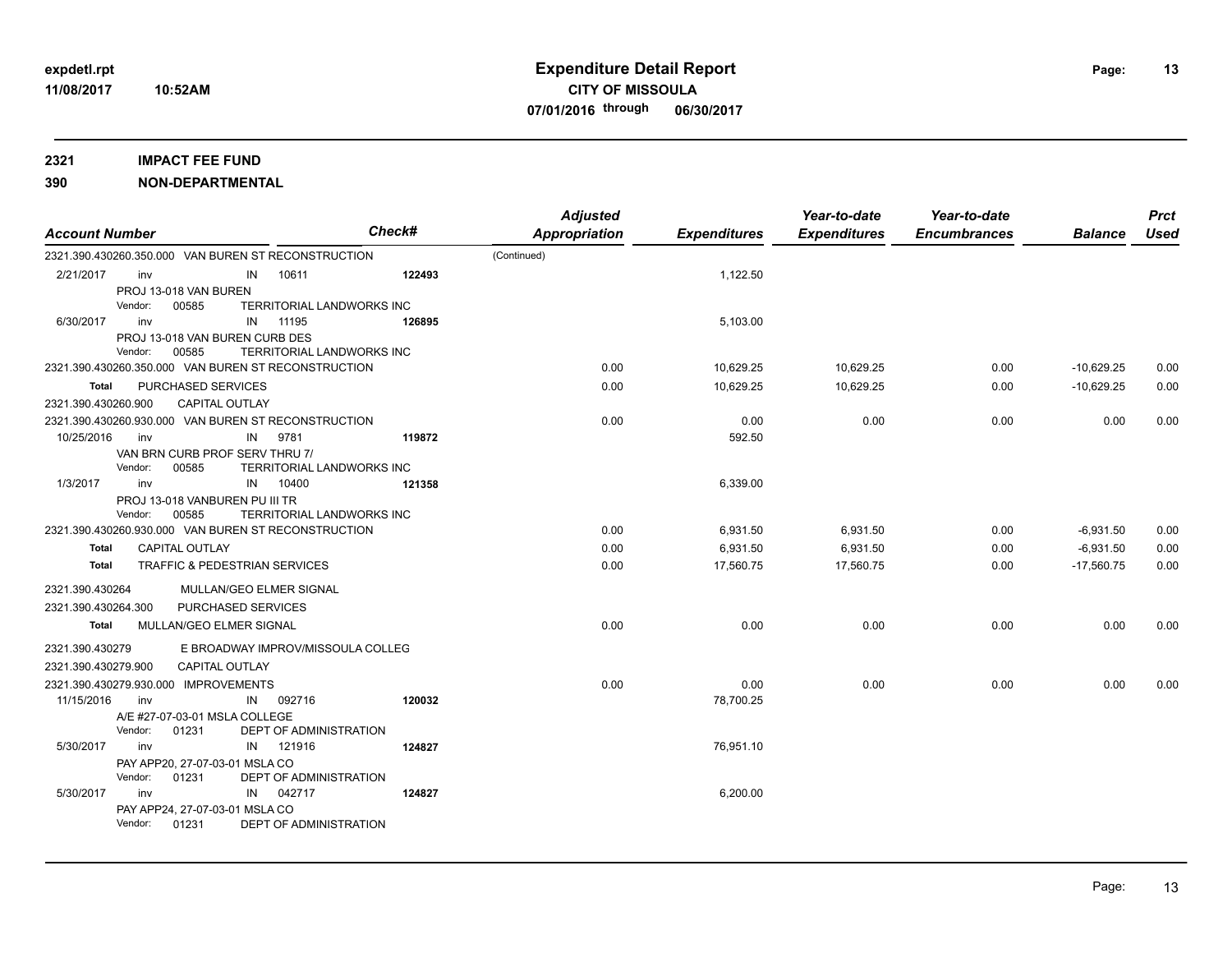### **2321 IMPACT FEE FUND**

| <b>Account Number</b>                |                |                                        |    |                                                | Check# | <b>Adjusted</b><br><b>Appropriation</b> | <b>Expenditures</b> | Year-to-date<br><b>Expenditures</b> | Year-to-date<br><b>Encumbrances</b> | <b>Balance</b> | <b>Prct</b><br><b>Used</b> |
|--------------------------------------|----------------|----------------------------------------|----|------------------------------------------------|--------|-----------------------------------------|---------------------|-------------------------------------|-------------------------------------|----------------|----------------------------|
| 2321.390.430279.930.000 IMPROVEMENTS |                |                                        |    |                                                |        | 0.00                                    | 161,851.35          | 161,851.35                          | 0.00                                | $-161,851.35$  | 0.00                       |
| Total                                |                |                                        |    | E BROADWAY IMPROV/MISSOULA COLLEGE             |        | 0.00                                    | 161,851.35          | 161,851.35                          | 0.00                                | $-161,851.35$  | 0.00                       |
| 2321.390.430280                      |                |                                        |    | MILLER CR: BRIGGS TO MOCKINGBIRD               |        |                                         |                     |                                     |                                     |                |                            |
| 2321.390.430280.900                  |                | <b>CAPITAL OUTLAY</b>                  |    |                                                |        |                                         |                     |                                     |                                     |                |                            |
| Total                                |                |                                        |    | MILLER CR: BRIGGS TO MOCKINGBIRD               |        | 0.00                                    | 0.00                | 0.00                                | 0.00                                | 0.00           | 0.00                       |
| 2321.390.430281                      |                |                                        |    | SOUTH 3RD STREET PROJECT                       |        |                                         |                     |                                     |                                     |                |                            |
| 2321.390.430281.300                  |                | PURCHASED SERVICES                     |    |                                                |        |                                         |                     |                                     |                                     |                |                            |
| Total                                |                | PURCHASED SERVICES                     |    |                                                |        | 0.00                                    | 0.00                | 0.00                                | 0.00                                | 0.00           | 0.00                       |
| 2321.390.430281.900                  |                | <b>CAPITAL OUTLAY</b>                  |    |                                                |        |                                         |                     |                                     |                                     |                |                            |
|                                      |                |                                        |    | 2321.390.430281.930.000 SO 3RD ST/IMPROVEMENTS |        | 0.00                                    | 0.00                | 0.00                                | 0.00                                | 0.00           | 0.00                       |
| 10/4/2016                            | inv            |                                        |    | IN 144873                                      | 119385 |                                         | 579.44              |                                     |                                     |                |                            |
|                                      |                | MEGA MARKERS W/FLEX BAR, BLACK         |    |                                                |        |                                         |                     |                                     |                                     |                |                            |
|                                      | Vendor:        | 13166                                  |    | QWICK KURB INC                                 |        |                                         |                     |                                     |                                     |                |                            |
| 10/4/2016                            | inv            |                                        | IN | 284374                                         | 119251 |                                         | 250.00              |                                     |                                     |                |                            |
|                                      |                | 3RD AND CATLIN DRILL THRU CONC         |    |                                                |        |                                         |                     |                                     |                                     |                |                            |
|                                      | Vendor:        | 00993                                  |    | A CORE OF MISSOULA                             |        |                                         |                     |                                     |                                     |                |                            |
| 10/18/2016                           | inv            |                                        | IN | HIGHMARK TRAFFIC                               | 119612 |                                         | 187.65              |                                     |                                     |                |                            |
|                                      |                | GTR PMT 1 FOR HIGHMARK TRAFFIC         |    |                                                |        |                                         |                     |                                     |                                     |                |                            |
|                                      | Vendor:<br>inv | 00124                                  |    | <b>DEPT OF REVENUE</b><br>5388                 |        |                                         |                     |                                     |                                     |                |                            |
| 10/18/2016                           |                | PMT 01- PAVEMENT MARKIGN IMPRO         | IN |                                                | 119630 |                                         | 18,765.00           |                                     |                                     |                |                            |
|                                      | Vendor:        | 12366                                  |    | <b>HIGHMARK TRAFFIC SERVICES</b>               |        |                                         |                     |                                     |                                     |                |                            |
| 10/18/2016                           | inv            |                                        | IN | 5388                                           | 119630 |                                         | $-187.65$           |                                     |                                     |                |                            |
|                                      | <b>1% GTR</b>  |                                        |    |                                                |        |                                         |                     |                                     |                                     |                |                            |
|                                      | Vendor:        | 12366                                  |    | <b>HIGHMARK TRAFFIC SERVICES</b>               |        |                                         |                     |                                     |                                     |                |                            |
| 6/30/2017                            | inv            |                                        | IN | 10027-02                                       | 126337 |                                         | 17,762.51           |                                     |                                     |                |                            |
|                                      |                | PROJ 10-027 S 3RD W - RUSSELL-         |    |                                                |        |                                         |                     |                                     |                                     |                |                            |
|                                      | Vendor:        | 12366                                  |    | <b>HIGHMARK TRAFFIC SERVICES</b>               |        |                                         |                     |                                     |                                     |                |                            |
| 6/30/2017                            | inv            |                                        | IN | 10027-02                                       | 126337 |                                         | $-177.63$           |                                     |                                     |                |                            |
|                                      | LESS 1% GRT    |                                        |    |                                                |        |                                         |                     |                                     |                                     |                |                            |
|                                      | Vendor:        | 12366                                  |    | <b>HIGHMARK TRAFFIC SERVICES</b>               |        |                                         |                     |                                     |                                     |                |                            |
| 6/30/2017                            | inv            |                                        | IN | HIGHMARK TRAFFIC 126315                        |        |                                         | 177.63              |                                     |                                     |                |                            |
|                                      | Vendor:        | 1% GRT PROJ 10-027 - S 3RD W.<br>00124 |    | DEPT OF REVENUE                                |        |                                         |                     |                                     |                                     |                |                            |
|                                      |                |                                        |    |                                                |        |                                         |                     |                                     |                                     |                |                            |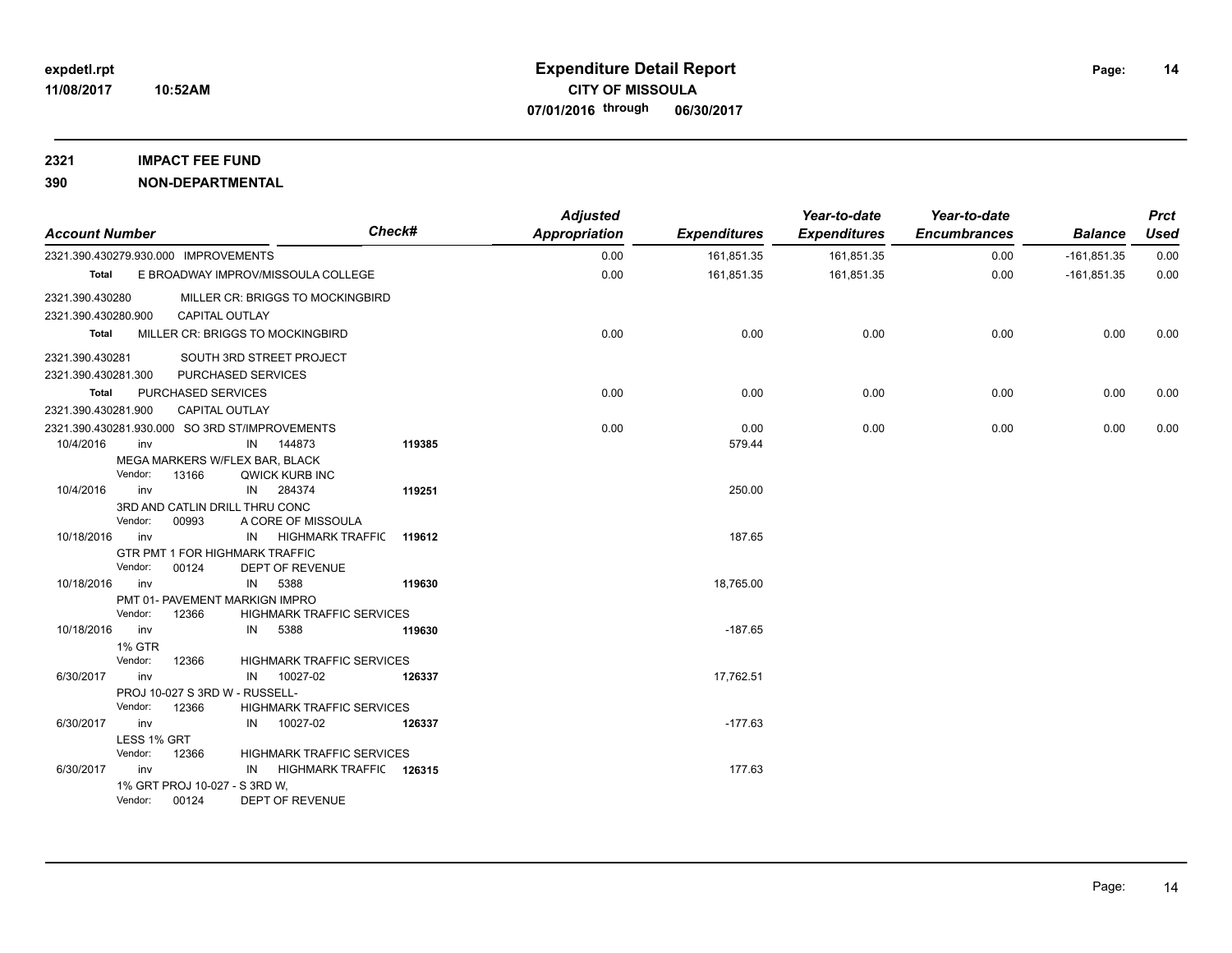#### **2321 IMPACT FEE FUND**

| <b>Account Number</b> |                                                |                                      | Check#                        | <b>Adjusted</b><br><b>Appropriation</b> | <b>Expenditures</b> | Year-to-date<br><b>Expenditures</b> | Year-to-date<br><b>Encumbrances</b> | <b>Balance</b> | <b>Prct</b><br>Used |
|-----------------------|------------------------------------------------|--------------------------------------|-------------------------------|-----------------------------------------|---------------------|-------------------------------------|-------------------------------------|----------------|---------------------|
|                       | 2321.390.430281.930.000 SO 3RD ST/IMPROVEMENTS |                                      |                               | (Continued)                             |                     |                                     |                                     |                |                     |
| 6/30/2017             | inv                                            | IN 10027-03                          | 127216                        |                                         | 13,350.00           |                                     |                                     |                |                     |
|                       | PROJ - S 3RD ST W - RUSSELL TO                 |                                      |                               |                                         |                     |                                     |                                     |                |                     |
|                       | Vendor:<br>12366                               | <b>HIGHMARK TRAFFIC SERVICES</b>     |                               |                                         |                     |                                     |                                     |                |                     |
| 6/30/2017             | inv                                            | 10027-03<br>IN                       | 127216                        |                                         | $-133.50$           |                                     |                                     |                |                     |
|                       | LESS 1% GRT                                    |                                      |                               |                                         |                     |                                     |                                     |                |                     |
|                       | Vendor:<br>12366                               | <b>HIGHMARK TRAFFIC SERVICES</b>     |                               |                                         |                     |                                     |                                     |                |                     |
| 6/30/2017             | inv                                            | IN                                   | HIGHMARK TRAFFIC 127189       |                                         | 133.50              |                                     |                                     |                |                     |
|                       | 1% GRT PROJ 10-027 #3                          |                                      |                               |                                         |                     |                                     |                                     |                |                     |
|                       | Vendor:<br>00124                               | DEPT OF REVENUE                      |                               |                                         |                     |                                     |                                     |                |                     |
|                       | 2321.390.430281.930.000 SO 3RD ST/IMPROVEMENTS |                                      |                               | 0.00                                    | 50,706.95           | 50,706.95                           | 0.00                                | $-50,706.95$   | 0.00                |
| Total                 | SOUTH 3RD STREET PROJECT                       |                                      |                               | 0.00                                    | 50,706.95           | 50,706.95                           | 0.00                                | $-50,706.95$   | 0.00                |
| 2321.390.460305       |                                                | <b>COMMUNITY CENTER</b>              |                               |                                         |                     |                                     |                                     |                |                     |
| 2321.390.460305.900   | <b>CAPITAL OUTLAY</b>                          |                                      |                               |                                         |                     |                                     |                                     |                |                     |
|                       | 2321.390.460305.930.000 IMPROVEMENTS           |                                      |                               | 0.00                                    | 0.00                | 0.00                                | 0.00                                | 0.00           | 0.00                |
| 10/4/2016             | inv                                            | 090816<br>IN                         | 119348                        |                                         | 4,340.63            |                                     |                                     |                |                     |
|                       | PRELIMINARY PLANNING ARCHITECT                 |                                      |                               |                                         |                     |                                     |                                     |                |                     |
|                       | Vendor:<br>14183                               | MISSOULA INTERNATIONAL SCHOOL        |                               |                                         |                     |                                     |                                     |                |                     |
| 11/15/2016            | inv                                            | 100116<br>IN                         | 120071                        |                                         | 864.32              |                                     |                                     |                |                     |
|                       | PRELIMINARY PLANNING                           |                                      |                               |                                         |                     |                                     |                                     |                |                     |
|                       | Vendor:<br>14183                               |                                      | MISSOULA INTERNATIONAL SCHOOL |                                         |                     |                                     |                                     |                |                     |
| 2/14/2017             | inv                                            | IN<br>4930                           | 122171                        |                                         | 3,915.00            |                                     |                                     |                |                     |
|                       | <b>CONSULTING HOURS</b>                        |                                      |                               |                                         |                     |                                     |                                     |                |                     |
|                       | Vendor:<br>15077                               | <b>BALLARD KING &amp; ASSOCIATES</b> |                               |                                         |                     |                                     |                                     |                |                     |
|                       | 2321.390.460305.930.000 IMPROVEMENTS           |                                      |                               | 70,000.00                               | 9,119.95            | 9,119.95                            | 0.00                                | 60,880.05      | 13.03               |
| Total                 | <b>COMMUNITY CENTER</b>                        |                                      |                               | 70,000.00                               | 9,119.95            | 9,119.95                            | 0.00                                | 60,880.05      | 13.03               |
| 2321.390.460401       |                                                | CONSTRUCTION                         |                               |                                         |                     |                                     |                                     |                |                     |
| 2321.390.460401.900   | CAPITAL OUTLAY                                 |                                      |                               |                                         |                     |                                     |                                     |                |                     |
|                       | 2321.390.460401.930.000 FORT MISSOULA          |                                      |                               | 0.00                                    | 0.00                | 0.00                                | 0.00                                | 0.00           | 0.00                |
| 9/22/2016             | inv                                            | IN AUG VISA 30                       | 9221630                       |                                         | 103.26              |                                     |                                     |                |                     |
|                       | DEPT OF NAT RESOURCES WATER RI                 |                                      |                               |                                         |                     |                                     |                                     |                |                     |
|                       | Vendor:<br>00816                               | <b>US BANK</b>                       |                               |                                         |                     |                                     |                                     |                |                     |
| 10/11/2016            | inv                                            | IN 1496                              | 119465                        |                                         | 1,571.00            |                                     |                                     |                |                     |
|                       | ACQUIRE WATER RIGHTS-FORT MSLA                 |                                      |                               |                                         |                     |                                     |                                     |                |                     |
|                       | Vendor:<br>12604                               | FERGUSON LAW OFFICE PLLC             |                               |                                         |                     |                                     |                                     |                |                     |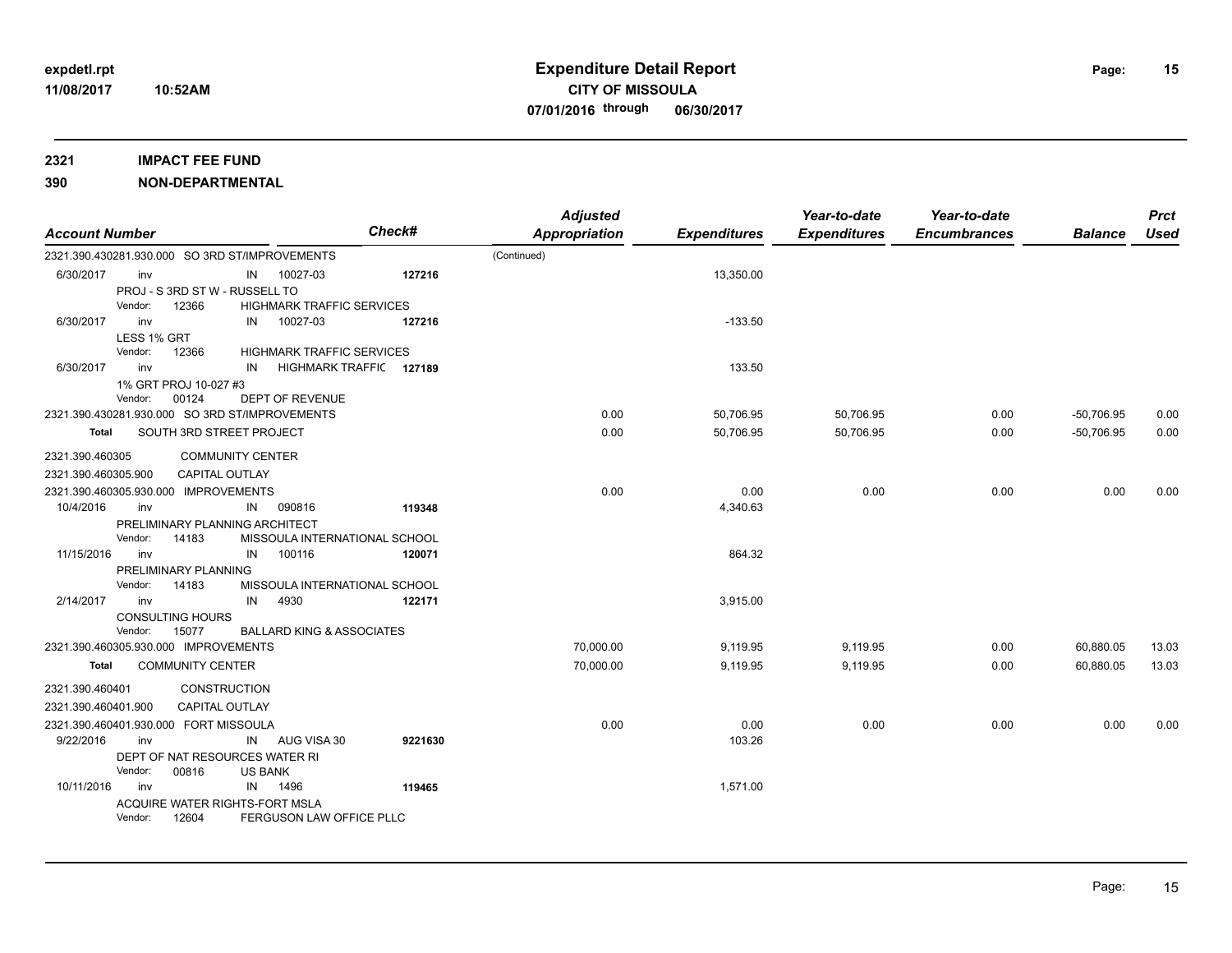### **2321 IMPACT FEE FUND**

| <b>Account Number</b>                 |         |                                |                       |                          | <b>Check#</b> | <b>Adjusted</b><br><b>Appropriation</b> | <b>Expenditures</b> | Year-to-date<br><b>Expenditures</b> | Year-to-date<br><b>Encumbrances</b> | <b>Balance</b> | <b>Prct</b><br>Used |
|---------------------------------------|---------|--------------------------------|-----------------------|--------------------------|---------------|-----------------------------------------|---------------------|-------------------------------------|-------------------------------------|----------------|---------------------|
| 2321.390.460401.930.000 FORT MISSOULA |         |                                |                       |                          |               | (Continued)                             |                     |                                     |                                     |                |                     |
| 1/24/2017                             | inv     |                                |                       | IN 1679                  | 121764        |                                         | 528.00              |                                     |                                     |                |                     |
|                                       |         | ACQUIRE WATER RIGHTS OF FORT M |                       |                          |               |                                         |                     |                                     |                                     |                |                     |
|                                       | Vendor: | 12604                          |                       | FERGUSON LAW OFFICE PLLC |               |                                         |                     |                                     |                                     |                |                     |
| 2/14/2017                             | inv     |                                |                       | IN 1738                  | 122203        |                                         | 511.50              |                                     |                                     |                |                     |
|                                       |         | ACQUIRE WATER RIGHTS FOR FT MS |                       |                          |               |                                         |                     |                                     |                                     |                |                     |
|                                       | Vendor: | 12604                          |                       | FERGUSON LAW OFFICE PLLC |               |                                         |                     |                                     |                                     |                |                     |
| 3/21/2017                             | inv     |                                | IN                    | 1803                     | 123056        |                                         | 264.00              |                                     |                                     |                |                     |
|                                       |         | ACQUIRE WATER RIGHTS FORT MISS |                       |                          |               |                                         |                     |                                     |                                     |                |                     |
|                                       | Vendor: | 12604                          |                       | FERGUSON LAW OFFICE PLLC |               |                                         |                     |                                     |                                     |                |                     |
| 4/18/2017                             | inv     |                                | IN                    | 1855                     | 123776        |                                         | 363.00              |                                     |                                     |                |                     |
|                                       |         | PROFESSIONAL SERVICES          |                       |                          |               |                                         |                     |                                     |                                     |                |                     |
|                                       | Vendor: | 12604                          |                       | FERGUSON LAW OFFICE PLLC |               |                                         |                     |                                     |                                     |                |                     |
| 2321.390.460401.930.000 FORT MISSOULA |         |                                |                       |                          |               | 0.00                                    | 3,340.76            | 3,340.76                            | 0.00                                | $-3,340.76$    | 0.00                |
| Total                                 |         | <b>CONSTRUCTION</b>            |                       |                          |               | 0.00                                    | 3,340.76            | 3,340.76                            | 0.00                                | $-3,340.76$    | 0.00                |
| 2321.390.460404                       |         | <b>EATON TRAIL</b>             |                       |                          |               |                                         |                     |                                     |                                     |                |                     |
| 2321.390.460404.100                   |         |                                | PERSONAL SERVICES     |                          |               |                                         |                     |                                     |                                     |                |                     |
| Total                                 |         | PERSONAL SERVICES              |                       |                          |               | 0.00                                    | 0.00                | 0.00                                | 0.00                                | 0.00           | 0.00                |
| 2321.390.460404.300                   |         |                                | PURCHASED SERVICES    |                          |               |                                         |                     |                                     |                                     |                |                     |
| Total                                 |         | PURCHASED SERVICES             |                       |                          |               | 0.00                                    | 0.00                | 0.00                                | 0.00                                | 0.00           | 0.00                |
| 2321.390.460404.900                   |         |                                | <b>CAPITAL OUTLAY</b> |                          |               |                                         |                     |                                     |                                     |                |                     |
| <b>Total</b>                          |         | <b>EATON TRAIL</b>             |                       |                          |               | 0.00                                    | 0.00                | 0.00                                | 0.00                                | 0.00           | 0.00                |
|                                       |         |                                |                       |                          |               |                                         |                     |                                     |                                     |                |                     |
| 2321.390.460406                       |         |                                | <b>HELLGATE PARK</b>  |                          |               |                                         |                     |                                     |                                     |                |                     |
| 2321.390.460406.100                   |         |                                | PERSONAL SERVICES     |                          |               |                                         |                     |                                     |                                     |                |                     |
| Total                                 |         | PERSONAL SERVICES              |                       |                          |               | 0.00                                    | 0.00                | 0.00                                | 0.00                                | 0.00           | 0.00                |
| 2321.390.460406.300                   |         |                                | PURCHASED SERVICES    |                          |               |                                         |                     |                                     |                                     |                |                     |
| Total                                 |         | PURCHASED SERVICES             |                       |                          |               | 0.00                                    | 0.00                | 0.00                                | 0.00                                | 0.00           | 0.00                |
| 2321.390.460406.900                   |         |                                | <b>CAPITAL OUTLAY</b> |                          |               |                                         |                     |                                     |                                     |                |                     |
| 2321.390.460406.930.000 IMPROVEMENTS  |         |                                |                       |                          |               | 0.00                                    | 0.00                | 0.00                                | 0.00                                | 0.00           | 0.00                |
| 11/8/2016                             | inv     |                                | IN                    | 444478                   | 119986        |                                         | 582.96              |                                     |                                     |                |                     |
|                                       |         | HELLGATE PARK PROJECT SUPPLIES |                       |                          |               |                                         |                     |                                     |                                     |                |                     |
|                                       | Vendor: | 00299                          |                       | <b>KNIFE RIVER</b>       |               |                                         |                     |                                     |                                     |                |                     |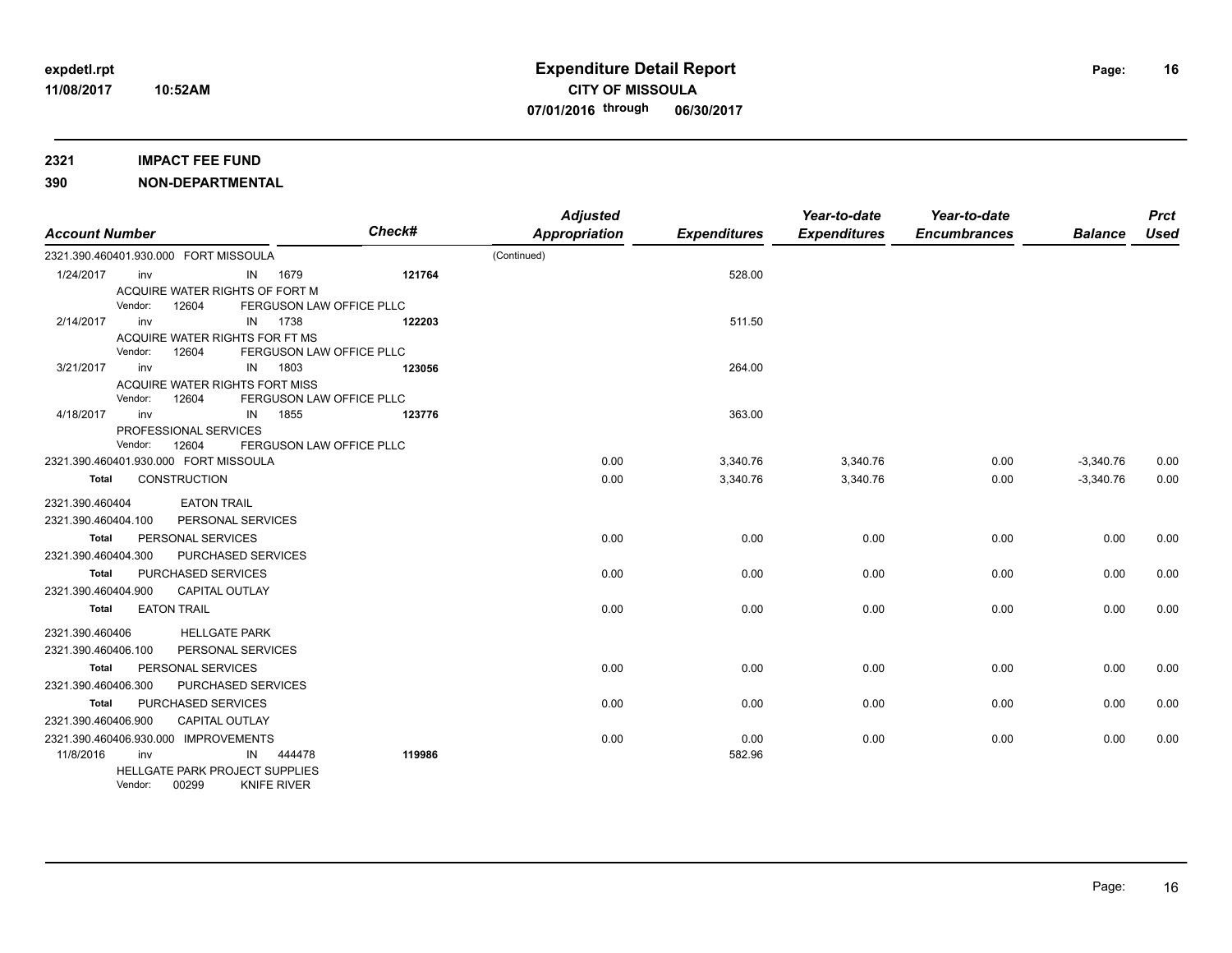### **2321 IMPACT FEE FUND**

| <b>Account Number</b>                          |                                              |                                                |    |                                          | Check#                                 | <b>Adjusted</b><br><b>Appropriation</b> | <b>Expenditures</b> | Year-to-date<br><b>Expenditures</b> | Year-to-date<br><b>Encumbrances</b> | <b>Balance</b> | <b>Prct</b><br>Used |
|------------------------------------------------|----------------------------------------------|------------------------------------------------|----|------------------------------------------|----------------------------------------|-----------------------------------------|---------------------|-------------------------------------|-------------------------------------|----------------|---------------------|
|                                                |                                              | 2321.390.460406.930.000 IMPROVEMENTS           |    |                                          |                                        | (Continued)                             |                     |                                     |                                     |                |                     |
| 6/30/2017                                      | inv                                          |                                                | IN | 477959                                   | 125778                                 |                                         | 456.50              |                                     |                                     |                |                     |
|                                                |                                              | TRAIL CUSION HELLGATE                          |    |                                          |                                        |                                         |                     |                                     |                                     |                |                     |
|                                                | Vendor:                                      | 00299                                          |    | <b>KNIFE RIVER</b>                       |                                        |                                         |                     |                                     |                                     |                |                     |
|                                                |                                              | 2321.390.460406.930.000 IMPROVEMENTS           |    |                                          |                                        | 0.00                                    | 1,039.46            | 1,039.46                            | 0.00                                | $-1,039.46$    | 0.00                |
| Total                                          |                                              | <b>HELLGATE PARK</b>                           |    |                                          |                                        | 0.00                                    | 1.039.46            | 1.039.46                            | 0.00                                | $-1,039.46$    | 0.00                |
| 2321.390.460408                                |                                              |                                                |    | CONSERVATION LAND MANAGEMENT PLAI        |                                        |                                         |                     |                                     |                                     |                |                     |
| 2321.390.460408.900                            |                                              | <b>CAPITAL OUTLAY</b>                          |    |                                          |                                        |                                         |                     |                                     |                                     |                |                     |
| Total                                          |                                              |                                                |    | <b>CONSERVATION LAND MANAGEMENT PLAN</b> |                                        | 0.00                                    | 0.00                | 0.00                                | 0.00                                | 0.00           | 0.00                |
| 2321.390.460409                                |                                              | MISSOULA TO LOLO TRAIL                         |    |                                          |                                        |                                         |                     |                                     |                                     |                |                     |
| 2321.390.460409.800                            |                                              | OTHER OBJECTS                                  |    |                                          |                                        |                                         |                     |                                     |                                     |                |                     |
| Total                                          |                                              | OTHER OBJECTS                                  |    |                                          |                                        | 0.00                                    | 0.00                | 0.00                                | 0.00                                | 0.00           | 0.00                |
|                                                | 2321.390.460409.900<br><b>CAPITAL OUTLAY</b> |                                                |    |                                          |                                        |                                         |                     |                                     |                                     |                |                     |
| 2321.390.460409.930.000 MISSOULA TO LOLO TRAIL |                                              |                                                |    |                                          | 0.00                                   | 0.00                                    | 0.00                | 0.00                                | 0.00                                | 0.00           |                     |
| 1/10/2017                                      | inv                                          |                                                | IN | PWD 201613221                            | 121491                                 |                                         | 25,895.26           |                                     |                                     |                |                     |
|                                                |                                              | PROJ 6078.04 M2L TRAIL CONST                   |    |                                          |                                        |                                         |                     |                                     |                                     |                |                     |
|                                                | Vendor:                                      | 01199                                          |    |                                          | MISSOULA COUNTY PUBLIC WORKS           |                                         |                     |                                     |                                     |                |                     |
|                                                |                                              | 2321.390.460409.930.000 MISSOULA TO LOLO TRAIL |    |                                          |                                        | 0.00                                    | 25,895.26           | 25,895.26                           | 0.00                                | $-25,895.26$   | 0.00                |
|                                                |                                              | 2321.390.460409.930.302 IMPROVEMENTS           |    |                                          |                                        | 0.00                                    | 0.00                | 0.00                                | 0.00                                | 0.00           | 0.00                |
| 8/23/2016                                      | inv                                          |                                                | IN | JACKSON CONT GR                          | 118281                                 |                                         | 282.11              |                                     |                                     |                |                     |
|                                                |                                              | JACSON GRT S RESERVE XING 7.31                 |    |                                          |                                        |                                         |                     |                                     |                                     |                |                     |
|                                                | Vendor:                                      | 00124                                          |    | DEPT OF REVENUE                          |                                        |                                         |                     |                                     |                                     |                |                     |
| 8/23/2016                                      | inv                                          |                                                |    | IN PAY 5                                 | 118313                                 |                                         | 29,695.00           |                                     |                                     |                |                     |
|                                                |                                              | PAY 4 SCHEDULE A                               |    |                                          |                                        |                                         |                     |                                     |                                     |                |                     |
| 8/23/2016                                      | Vendor:                                      | 05122                                          |    | PAY <sub>5</sub>                         | JACKSON CONTRACTOR GROUP INC<br>118313 |                                         | $-1,484.76$         |                                     |                                     |                |                     |
|                                                | inv                                          | LESS 5% RETAINAGE ON SCHEDULE                  | IN |                                          |                                        |                                         |                     |                                     |                                     |                |                     |
|                                                | Vendor:                                      | 05122                                          |    |                                          | JACKSON CONTRACTOR GROUP INC           |                                         |                     |                                     |                                     |                |                     |
| 8/23/2016                                      | inv                                          |                                                | IN | PAY 5                                    | 118313                                 |                                         | $-282.10$           |                                     |                                     |                |                     |
|                                                |                                              | LESS GRT ON SCHEDULE A SENT TO                 |    |                                          |                                        |                                         |                     |                                     |                                     |                |                     |
|                                                | Vendor:                                      | 05122                                          |    |                                          | JACKSON CONTRACTOR GROUP INC           |                                         |                     |                                     |                                     |                |                     |
| 10/4/2016                                      | inv                                          |                                                |    | IN JACKSON PMT 6                         | 119280                                 |                                         | 605.60              |                                     |                                     |                |                     |
|                                                | GTR ON PAY #6 FOR JACKSON CONT               |                                                |    |                                          |                                        |                                         |                     |                                     |                                     |                |                     |
|                                                | Vendor:                                      | 00124                                          |    | DEPT OF REVENUE                          |                                        |                                         |                     |                                     |                                     |                |                     |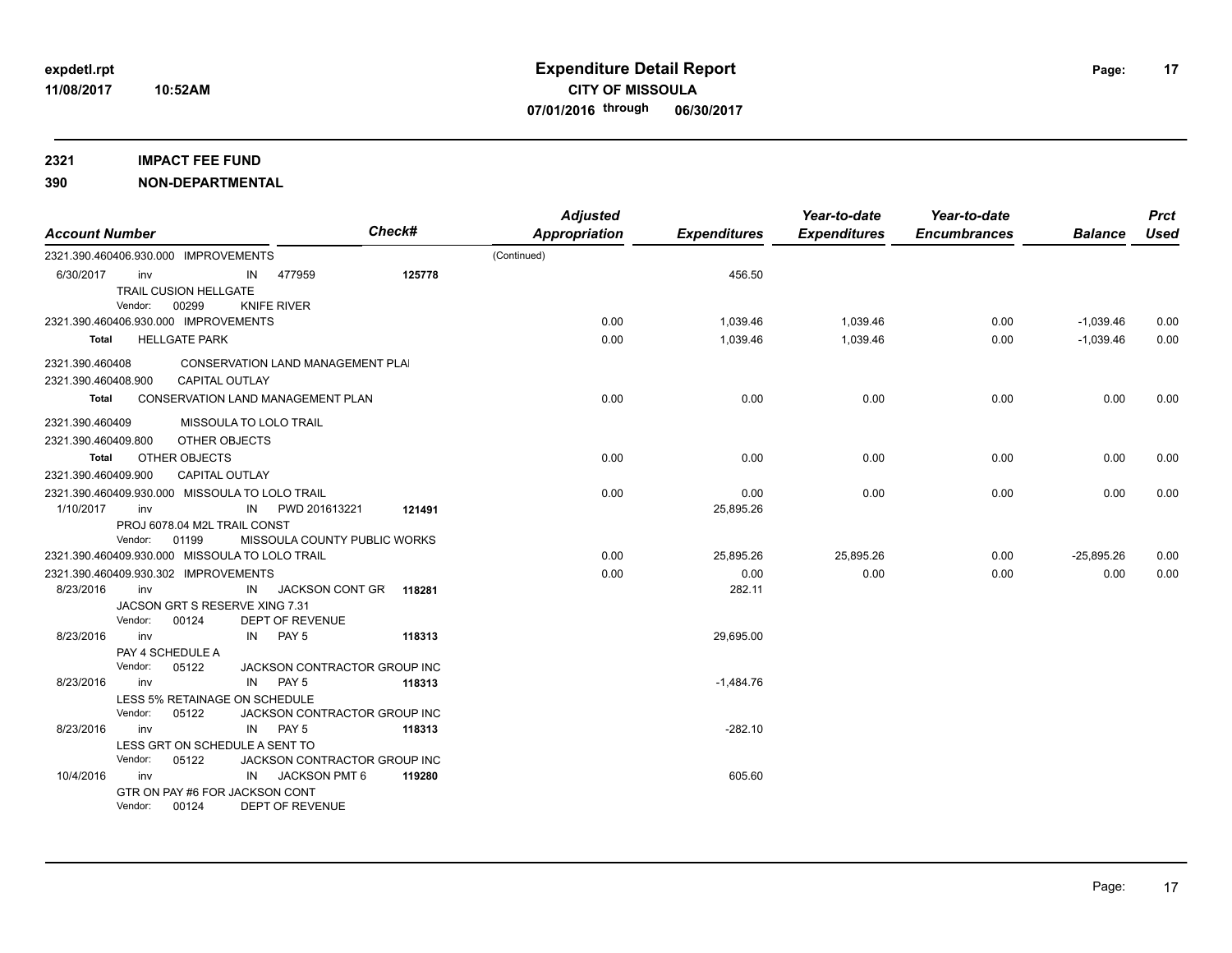### **2321 IMPACT FEE FUND**

|                       |                                                    |    |                                        | Check# | <b>Adjusted</b>      |                     | Year-to-date        | Year-to-date        |                | <b>Prct</b> |
|-----------------------|----------------------------------------------------|----|----------------------------------------|--------|----------------------|---------------------|---------------------|---------------------|----------------|-------------|
| <b>Account Number</b> |                                                    |    |                                        |        | <b>Appropriation</b> | <b>Expenditures</b> | <b>Expenditures</b> | <b>Encumbrances</b> | <b>Balance</b> | <b>Used</b> |
|                       | 2321.390.460409.930.302 IMPROVEMENTS               |    |                                        |        | (Continued)          |                     |                     |                     |                |             |
| 10/4/2016             | inv                                                | IN | PAY 6                                  | 119325 |                      | 60,560.40           |                     |                     |                |             |
|                       | S RESERV ST XING THRU 8.31-BAS                     |    |                                        |        |                      |                     |                     |                     |                |             |
|                       | Vendor:<br>05122                                   |    | JACKSON CONTRACTOR GROUP INC           |        |                      |                     |                     |                     |                |             |
| 10/4/2016             | inv                                                |    | IN PAY 6                               | 119325 |                      | $-605.60$           |                     |                     |                |             |
|                       | <b>1% GTR</b>                                      |    |                                        |        |                      |                     |                     |                     |                |             |
|                       | Vendor:<br>05122                                   |    | JACKSON CONTRACTOR GROUP INC           |        |                      |                     |                     |                     |                |             |
| 11/15/2016            | inv                                                | IN | 102716                                 | 120056 |                      | 19,197.46           |                     |                     |                |             |
|                       | S RESERVE BRIDGE & TRAIL                           |    |                                        |        |                      |                     |                     |                     |                |             |
| 11/15/2016            | Vendor:<br>05122                                   |    | JACKSON CONTRACTOR GROUP INC<br>102716 |        |                      | $-191.97$           |                     |                     |                |             |
|                       | inv                                                | IN |                                        | 120056 |                      |                     |                     |                     |                |             |
|                       | <b>1% GTR</b><br>Vendor:<br>05122                  |    | JACKSON CONTRACTOR GROUP INC           |        |                      |                     |                     |                     |                |             |
| 11/15/2016            | inv                                                | IN | <b>JACKSON CONT</b>                    | 120033 |                      | 191.98              |                     |                     |                |             |
|                       | <b>GRT JACKSON PAY 7</b>                           |    |                                        |        |                      |                     |                     |                     |                |             |
|                       | Vendor:<br>00124                                   |    | DEPT OF REVENUE                        |        |                      |                     |                     |                     |                |             |
| 12/13/2016            | inv                                                | IN | PWD 201613382                          | 120749 |                      | 28,331.52           |                     |                     |                |             |
|                       | KIM WILLIAMS TRAIL                                 |    |                                        |        |                      |                     |                     |                     |                |             |
|                       | Vendor:<br>01199                                   |    | MISSOULA COUNTY PUBLIC WORKS           |        |                      |                     |                     |                     |                |             |
| 12/20/2016            | inv                                                |    | IN 120116                              | 120890 |                      | 36,412.08           |                     |                     |                |             |
|                       | S RESERVE ST PEDESTRIAN CROSSI                     |    |                                        |        |                      |                     |                     |                     |                |             |
|                       | Vendor:<br>05122                                   |    | JACKSON CONTRACTOR GROUP INC           |        |                      |                     |                     |                     |                |             |
| 12/20/2016            | inv                                                |    | IN 120116                              | 120890 |                      | $-364.12$           |                     |                     |                |             |
|                       | LESS 1% GRT                                        |    |                                        |        |                      |                     |                     |                     |                |             |
|                       | Vendor:<br>05122                                   |    | JACKSON CONTRACTOR GROUP INC           |        |                      |                     |                     |                     |                |             |
| 12/20/2016            | inv                                                | IN | JACKSON CONTRAC 120859                 |        |                      | 364.12              |                     |                     |                |             |
|                       | S RESERVE CROSSING GRT 1%                          |    |                                        |        |                      |                     |                     |                     |                |             |
|                       | Vendor:<br>00124                                   |    | DEPT OF REVENUE                        |        |                      |                     |                     |                     |                |             |
| 1/10/2017             | inv                                                | IN | 121516                                 | 121460 |                      | 6,506.55            |                     |                     |                |             |
|                       | S RESERVE ST CROSSING PAY #9                       |    |                                        |        |                      |                     |                     |                     |                |             |
|                       | Vendor:<br>05122                                   |    | JACKSON CONTRACTOR GROUP INC           |        |                      |                     |                     |                     |                |             |
| 1/10/2017             | inv                                                |    | IN 121516                              | 121460 |                      | $-65.07$            |                     |                     |                |             |
|                       | <b>1% GRT</b>                                      |    |                                        |        |                      |                     |                     |                     |                |             |
|                       | Vendor:<br>05122                                   |    | JACKSON CONTRACTOR GROUP INC           |        |                      |                     |                     |                     |                |             |
| 1/10/2017             | inv                                                | IN | JACKSON CONTRA(121421                  |        |                      | 65.07               |                     |                     |                |             |
|                       | S RESERVE CROSSING PAY#9 1% GR<br>00124<br>Vendor: |    | DEPT OF REVENUE                        |        |                      |                     |                     |                     |                |             |
|                       |                                                    |    |                                        |        |                      |                     |                     |                     |                |             |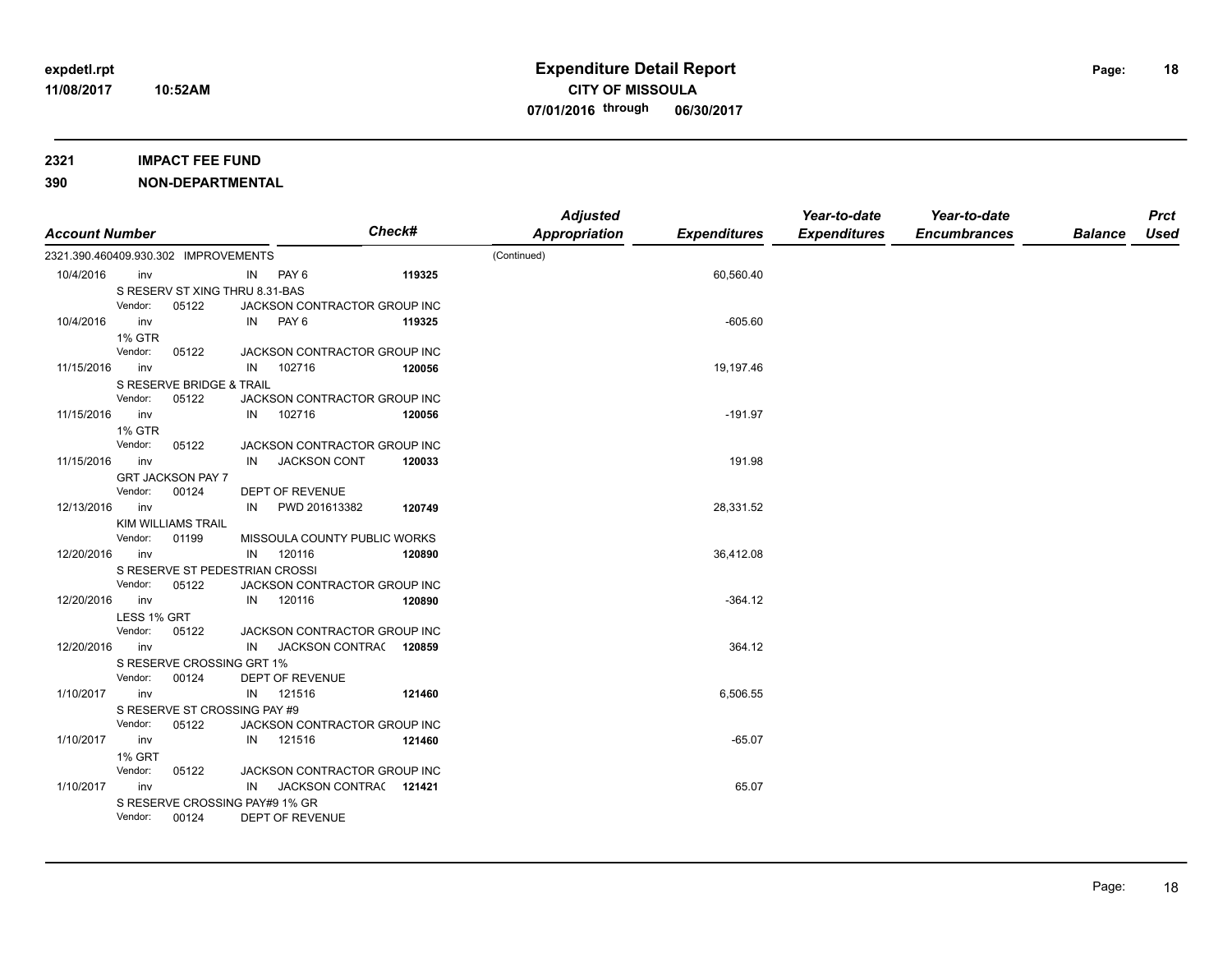### **2321 IMPACT FEE FUND**

| <b>Account Number</b> |                                      |                        |                              | <b>Check#</b> | <b>Adjusted</b><br>Appropriation | <b>Expenditures</b> | Year-to-date<br><b>Expenditures</b> | Year-to-date<br><b>Encumbrances</b> | <b>Balance</b> | <b>Prct</b><br>Used |
|-----------------------|--------------------------------------|------------------------|------------------------------|---------------|----------------------------------|---------------------|-------------------------------------|-------------------------------------|----------------|---------------------|
|                       | 2321.390.460409.930.302 IMPROVEMENTS |                        |                              |               | (Continued)                      |                     |                                     |                                     |                |                     |
| 1/24/2017             | inv                                  |                        | IN 011017                    | 121787        |                                  | 5,349.57            |                                     |                                     |                |                     |
|                       | S RESERVE CROSSING BRIDGE & TR       |                        |                              |               |                                  |                     |                                     |                                     |                |                     |
|                       | Vendor:                              | 05122                  | JACKSON CONTRACTOR GROUP INC |               |                                  |                     |                                     |                                     |                |                     |
| 1/24/2017             | inv                                  |                        | IN 011017                    | 121754        |                                  | 54.03               |                                     |                                     |                |                     |
|                       | GRT 1%. JACKSON CONSTRUCTION         |                        |                              |               |                                  |                     |                                     |                                     |                |                     |
|                       | Vendor:                              | 00124                  | DEPT OF REVENUE              |               |                                  |                     |                                     |                                     |                |                     |
| 5/16/2017             | inv                                  | IN                     | JACKSON CONTRA(124419        |               |                                  | 158.12              |                                     |                                     |                |                     |
|                       | 1% GRT PAY APP #12                   |                        |                              |               |                                  |                     |                                     |                                     |                |                     |
|                       | Vendor:<br>00124                     |                        | DEPT OF REVENUE              |               |                                  |                     |                                     |                                     |                |                     |
| 5/16/2017             | inv                                  | IN                     | PAY APP #12                  | 124446        |                                  | 15,811.67           |                                     |                                     |                |                     |
|                       | S RESERVE ST CROSSING - BRIDGE       |                        |                              |               |                                  |                     |                                     |                                     |                |                     |
|                       | Vendor:                              | 05122                  | JACKSON CONTRACTOR GROUP INC |               |                                  |                     |                                     |                                     |                |                     |
| 5/16/2017             | inv                                  | IN                     | PAY APP #12                  | 124446        |                                  | $-158.12$           |                                     |                                     |                |                     |
|                       | LESS 1% GRT                          |                        |                              |               |                                  |                     |                                     |                                     |                |                     |
|                       | Vendor:                              | 05122                  | JACKSON CONTRACTOR GROUP INC |               |                                  |                     |                                     |                                     |                |                     |
| 6/30/2017             | inv                                  | IN                     | <b>JACKSON</b>               | 126314        |                                  | 132.06              |                                     |                                     |                |                     |
|                       | JACKSON RETAINAGE RELEASE            |                        |                              |               |                                  |                     |                                     |                                     |                |                     |
|                       | Vendor:<br>00124                     |                        | <b>DEPT OF REVENUE</b>       |               |                                  |                     |                                     |                                     |                |                     |
| 6/30/2017             | inv                                  | IN                     | <b>PAY 13</b>                | 126346        |                                  | 52,607.09           |                                     |                                     |                |                     |
|                       | RESERVE STREET CROSSING              |                        |                              |               |                                  |                     |                                     |                                     |                |                     |
|                       | Vendor:                              | 05122                  | JACKSON CONTRACTOR GROUP INC |               |                                  |                     |                                     |                                     |                |                     |
| 6/30/2017             | inv                                  |                        | IN PAY 13                    | 126346        |                                  | $-526.07$           |                                     |                                     |                |                     |
|                       | <b>1% GRT</b>                        |                        |                              |               |                                  |                     |                                     |                                     |                |                     |
|                       | Vendor:                              | 05122                  | JACKSON CONTRACTOR GROUP INC |               |                                  |                     |                                     |                                     |                |                     |
| 6/30/2017             | inv                                  | IN                     | PAY 13-2                     | 126346        |                                  | 13,205.95           |                                     |                                     |                |                     |
|                       | S RESERVE STREET CROSSING            |                        |                              |               |                                  |                     |                                     |                                     |                |                     |
|                       | Vendor:                              | 05122                  | JACKSON CONTRACTOR GROUP INC |               |                                  |                     |                                     |                                     |                |                     |
| 6/30/2017             | inv                                  |                        | IN PAY 13-2                  | 126346        |                                  | $-132.06$           |                                     |                                     |                |                     |
|                       | 1% GRT                               |                        |                              |               |                                  |                     |                                     |                                     |                |                     |
|                       | Vendor:                              | 05122                  | JACKSON CONTRACTOR GROUP INC |               | 0.00                             |                     |                                     |                                     |                |                     |
|                       | 2321.390.460409.930.302 IMPROVEMENTS |                        |                              |               |                                  | 265,720.51          | 265,720.51                          | 0.00                                | $-265,720.51$  | 0.00                |
| Total                 |                                      | MISSOULA TO LOLO TRAIL |                              |               | 0.00                             | 291,615.77          | 291,615.77                          | 0.00                                | $-291,615.77$  | 0.00                |
| 2321.390.460411       |                                      |                        | 44 RANCH IMPROVEMENTS        |               |                                  |                     |                                     |                                     |                |                     |
| 2321.390.460411.900   |                                      | CAPITAL OUTLAY         |                              |               |                                  |                     |                                     |                                     |                |                     |
| Total                 |                                      | 44 RANCH IMPROVEMENTS  |                              |               | 0.00                             | 0.00                | 0.00                                | 0.00                                | 0.00           | 0.00                |
|                       |                                      |                        |                              |               |                                  |                     |                                     |                                     |                |                     |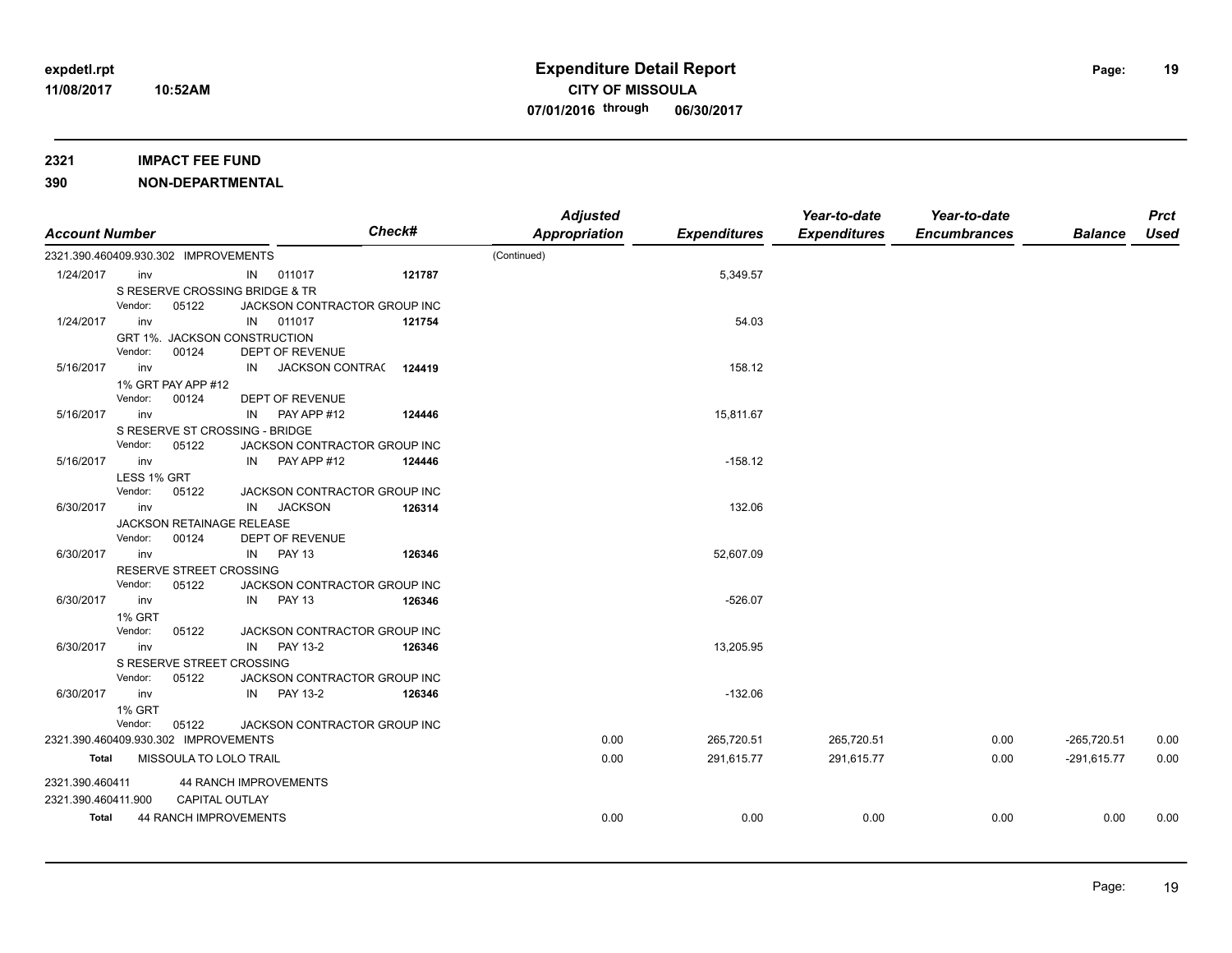### **2321 IMPACT FEE FUND**

| <b>Account Number</b> |                          |                                |    |                                                     | Check#       | <b>Adjusted</b><br><b>Appropriation</b> | <b>Expenditures</b> | Year-to-date<br><b>Expenditures</b> | Year-to-date<br><b>Encumbrances</b> | <b>Balance</b> | <b>Prct</b><br>Used |
|-----------------------|--------------------------|--------------------------------|----|-----------------------------------------------------|--------------|-----------------------------------------|---------------------|-------------------------------------|-------------------------------------|----------------|---------------------|
| 2321.390.460412       |                          | PLEASANT VIEW PARK             |    |                                                     |              |                                         |                     |                                     |                                     |                |                     |
| 2321.390.460412.800   |                          | OTHER OBJECTS                  |    |                                                     |              |                                         |                     |                                     |                                     |                |                     |
|                       |                          |                                |    | 2321.390.460412.820.000 PLEASANT VIEW PARK TRANSFER |              | 0.00                                    | 0.00                | 0.00                                | 0.00                                | 0.00           | 0.00                |
| 6/30/2017             | cr                       |                                |    | GJ GAAP17-40                                        | 0            |                                         | 68,000.00           |                                     |                                     |                |                     |
|                       |                          | Impact Fees to Cover Playgroun |    |                                                     |              |                                         |                     |                                     |                                     |                |                     |
|                       |                          |                                |    | 2321.390.460412.820.000 PLEASANT VIEW PARK TRANSFER |              | 0.00                                    | 68,000.00           | 68,000.00                           | 0.00                                | $-68,000.00$   | 0.00                |
| Total                 |                          | OTHER OBJECTS                  |    |                                                     |              | 0.00                                    | 68,000.00           | 68,000.00                           | 0.00                                | $-68,000.00$   | 0.00                |
| 2321.390.460412.900   |                          | <b>CAPITAL OUTLAY</b>          |    |                                                     |              |                                         |                     |                                     |                                     |                |                     |
| <b>Total</b>          |                          | <b>CAPITAL OUTLAY</b>          |    |                                                     |              | 0.00                                    | 0.00                | 0.00                                | 0.00                                | 0.00           | 0.00                |
| <b>Total</b>          |                          | PLEASANT VIEW PARK             |    |                                                     |              | 0.00                                    | 68,000.00           | 68,000.00                           | 0.00                                | $-68,000.00$   | 0.00                |
| 2321.390.460444       |                          | PLAYGROUNDS                    |    |                                                     |              |                                         |                     |                                     |                                     |                |                     |
| 2321.390.460444.800   |                          | OTHER OBJECTS                  |    |                                                     |              |                                         |                     |                                     |                                     |                |                     |
|                       |                          |                                |    | 2321.390.460444.820.000 PARK TRAIL BOND TRANSFER    |              | 0.00                                    | 0.00                | 0.00                                | 0.00                                | 0.00           | 0.00                |
| 6/30/2017             | cr                       |                                |    | GJ GAAP17-40                                        | $\mathbf{0}$ |                                         | 119,397.58          |                                     |                                     |                |                     |
|                       |                          | Impact Fees to Cover Playgroun |    |                                                     |              |                                         |                     |                                     |                                     |                |                     |
|                       |                          |                                |    | 2321.390.460444.820.000 PARK TRAIL BOND TRANSFER    |              | 0.00                                    | 119,397.58          | 119,397.58                          | 0.00                                | $-119,397.58$  | 0.00                |
| Total                 |                          | OTHER OBJECTS                  |    |                                                     |              | 0.00                                    | 119,397.58          | 119,397.58                          | 0.00                                | $-119,397.58$  | 0.00                |
| 2321.390.460444.900   |                          | <b>CAPITAL OUTLAY</b>          |    |                                                     |              |                                         |                     |                                     |                                     |                |                     |
|                       |                          |                                |    | 2321.390.460444.930.000 PARK TRAIL BOND PLAYGROUNDS |              | 0.00                                    | 0.00                | 0.00                                | 0.00                                | 0.00           | 0.00                |
| 8/23/2016             | inv                      |                                | IN | 2016-372                                            | 118411       |                                         | 40,717.20           |                                     |                                     |                |                     |
|                       |                          | PLAYGROUND SITE RESTORATION    |    |                                                     |              |                                         |                     |                                     |                                     |                |                     |
|                       | Vendor:                  | 04606                          |    | VALLEY LANDSCAPE INC                                |              |                                         |                     |                                     |                                     |                |                     |
| 8/23/2016             | inv                      |                                | IN | 2016-372                                            | 118411       |                                         | $-407.17$           |                                     |                                     |                |                     |
|                       | <b>1% GTR</b><br>Vendor: |                                |    |                                                     |              |                                         |                     |                                     |                                     |                |                     |
| 8/23/2016             | inv                      | 04606                          |    | VALLEY LANDSCAPE INC<br><b>GRT VALLEY LANDS</b>     | 118281       |                                         | 407.17              |                                     |                                     |                |                     |
|                       |                          | GTR 1% VALLEY LANDSCAPE        | IN |                                                     |              |                                         |                     |                                     |                                     |                |                     |
|                       | Vendor:                  | 00124                          |    | <b>DEPT OF REVENUE</b>                              |              |                                         |                     |                                     |                                     |                |                     |
| 8/30/2016             | inv                      |                                | IN | 11775                                               | 118597       |                                         | 14,385.37           |                                     |                                     |                |                     |
|                       | <b>KOMPAN SWING-1</b>    |                                |    |                                                     |              |                                         |                     |                                     |                                     |                |                     |
|                       | Vendor:                  | 13147                          |    | PLAY SPACE DESIGNS INC                              |              |                                         |                     |                                     |                                     |                |                     |
| 9/6/2016              | inv                      |                                | IN | 17831                                               | 118741       |                                         | 1,590.00            |                                     |                                     |                |                     |
|                       |                          | <b>ENGINEERED WOOD FIBER</b>   |    |                                                     |              |                                         |                     |                                     |                                     |                |                     |
|                       | Vendor:                  | 14625                          |    | <b>MARKS LUMBER</b>                                 |              |                                         |                     |                                     |                                     |                |                     |